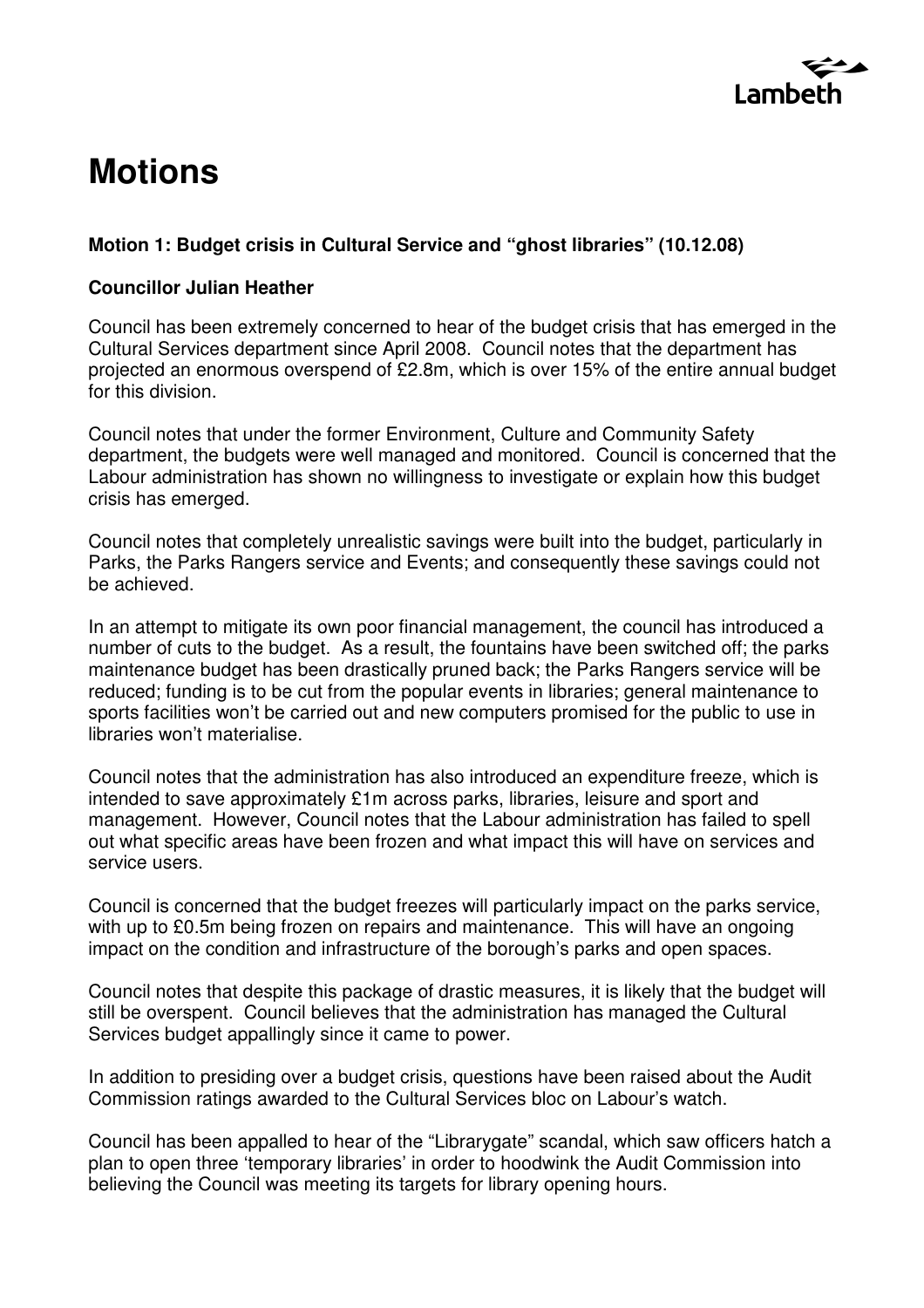Council notes that despite a staggering total cost of almost £70,000, these 'libraries' only issued 25 books between them over a period of two months. This equates to a cost of approximately £2800 per book. Council believes that this has thrown into question the assessment of the whole Cultural Services bloc and raises doubts as to whether the returns submitted to CIPFA have been entirely accurate.

Council believes that if the Labour Administration were to focus as much time and energy on providing a real library service rather than 'ghost' libraries, it might stand a chance of giving the residents of the borough the quality of service that they deserve.

# **Amendment 1 – Councillor John Whelan:**

Add at end:

Council condemns the blatant and cynical "manipulation" of data about virtual libraries designed to achieve a higher star rating in the Audit Commission's recent inspections of Lambeth services. Administration members need to spend more time on improving cultural services and less hours of the day on ticking boxes for government inspectors.

# **Amendment 3 – Councillor Mark Bennett**

Additions in Bold Deletions in Bold and Underlined

Council has been extremely concerned to hear of the **projected** budget **crisis overspend** that has emerged in **the** Cultural Services. **Council notes that on the 16th June 2008 the former department of Environment, Culture and Community Safety was disbanded and Cultural Services and Community Safety joined with Adults Care Services to form a new department. department since April 2008**. Council notes that**, previously, Cultural Services, the department has** projected an **individual enormous** overspend of £2.8m.**, which is over 15% of the entire annual budget for this division. Yet after hard work from staff and the Cabinet Member for Culture, the projected overspend in this sector is now less that £1m. Council further notes that this reduction has been achieved by making savings which have not affected frontline services for residents.** 

**Council notes that the Department of ACS/Community Safety/Cultural Services is projected to be within budget at the end of this financial year. Council congratulates officers on their work to achieve this so far and instructs them to ensure that the Department stays within budget for the remainder of the financial year.** 

**Council notes that under the former Environment, Culture and Community Safety department, the budgets were well managed and monitored. Council is concerned that the Labour administration has shown no willingness to investigate or explain how this budget crisis has emerged.**

**Council notes that completely unrealistic savings were built into the budget, particularly in Parks, the Parks Rangers service and Events; and consequently these savings could not be achieved.**

**In an attempt to mitigate its own poor financial management, the council has introduced a number of cuts to the budget. As a result, the fountains have been**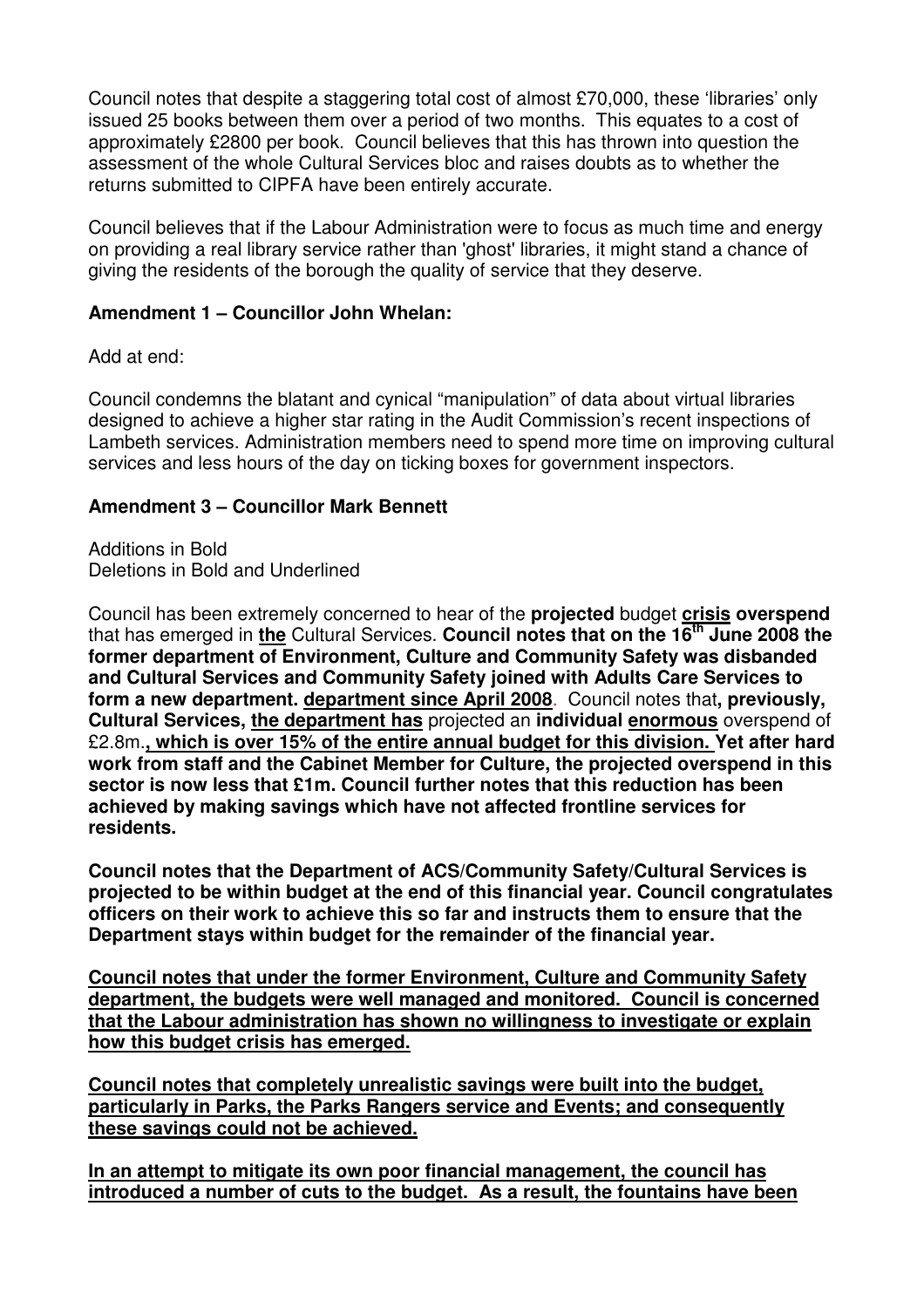**switched off; the parks maintenance budget has been drastically pruned back; the Parks Rangers service will be reduced; funding is to be cut from the popular events in libraries; general maintenance to sports facilities won't be carried out and new computers promised for the public to use in libraries won't materialise.** 

**Council notes that the administration has also introduced an expenditure freeze, which is intended to save approximately £1m across parks, libraries, leisure and sport and management. However, Council notes that the Labour administration has failed to spell out what specific areas have been frozen and what impact this will have on services and service users.**

**Council is concerned that the budget freezes will particularly impact on the parks service, with up to £0.5m being frozen on repairs and maintenance. This will have an ongoing impact on the condition and infrastructure of the borough's parks and open spaces.**

**Council notes that despite this package of drastic measures, it is likely that the budget will still be overspent. Council believes that the administration has managed the Cultural Services budget appallingly since it came to power.**

**In addition to presiding over a budget crisis, qQ**uestions have been raised about the Audit Commission ratings awarded to the Cultural Services. **bloc on Labour's watch.**

**Council has been appalled to hear of the "Librarygate" scandal, which saw officers hatch a plan to open three 'temporary libraries' in order to hoodwink the Audit Commission into believing the Council was meeting its targets for library opening hours.**

Council notes that **Cultural Information Centres were not an attempt to deceive the Audit Commission but were a pilot scheme which offered despite a staggering total cost of almost £70,000, books and attempted to increase voter registration. The Liberal Democrats, while in power, neglected the electoral roll and excluded residents from voting. In contrast the Labour Administration has been working hard to increase registration since 2006. Some schemes have been more successful than others but Council believes that it should always try to ensure that residents in Lambeth can exercise their democratic right and should not apologise for trying to do so. these 'libraries' only issued 25 books between them over a period of two months. This equates to a cost of approximately £2800 per book. Council believes that this has thrown into question the assessment of the whole Cultural Services bloc and raises doubts as to whether the returns submitted to CIPFA have been entirely accurate.**

**Council believes that if the Labour administration were to focus as much time and energy into providing books as it has on cooking them, it might stand a chance of giving the residents of the borough the quality of service that they deserve.**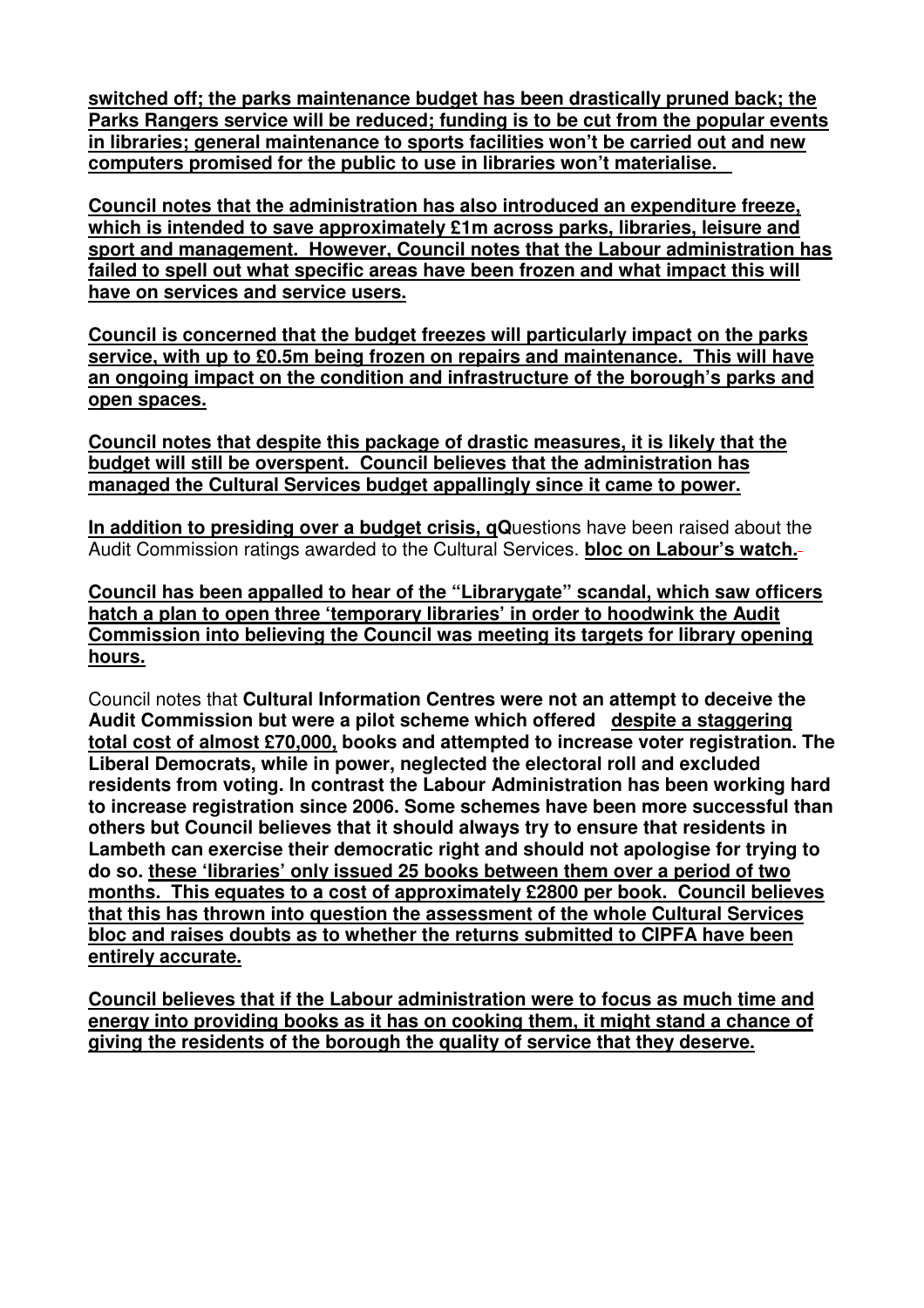# **Motion 2: Kerb Crawling (11.12.08)**

# **Councillor Steve Reed**

Council congratulates the Labour administration for its tough approach on tackling kerb crawlers. Council notes the recent recognition given to Lambeth by the Home Office, who will be using the Labour Administration's model from the Drug Deterrence Policy of publicly naming offenders to be applied to a national policy to name the sleazy individuals who are caught buying sex. Council further congratulates the recent pro-active approach as seen with Josephine Avenue but recognises that prostitution still exists in the borough. Council believes that this tough action with kerb crawlers as well as working hard to get prostitutes the right treatment, many of whom are caught selling their bodies to feed their habits, is the right approach.

Council is therefore astounded at the approach of the Liberal Democrats whose want to see prostitution legalised and brothels on street corners in Lambeth. It is clear that with this outrageous policy the Liberal Democrats are condemning the women who are at the mercy of their addiction to the continuing scourge of prostitution. Council urges the Leader of Lambeth Liberal Democrats to condemn the pimps, pushers and perverts in Lambeth and hopes Councillor Lumsden recognises that his support of this sleazy business would in practice give a free passport to more trafficking and would only compound the continued exploitation of young women. Council insists that the Liberal Democrats drop their dangerous policy and support the Labour Administration in their approach.

# **Amendment 1 – Councillor Ashley Lumsden**

Additions in Bold Deletions in Bold and Underlined

**Council congratulates the Labour administration for its tough approach on tackling kerb crawlers. Council notes the recent recognition given to Lambeth by the Home Office, who will be using the Labour Administration's model from the Drug Deterrence Policy of publicly naming offenders to be applied to a national policy to name the sleazy individuals who are caught buying sex.** Council **further** congratulates the recent pro-active approach to tackle **kerb-crawling** as seen with Josephine Avenue but recognises that prostitution still exists in the borough. Council believes that this tough action with kerb crawlers as well as working hard to get prostitutes the right treatment, many of whom are caught selling their bodies to feed their habits, is the right approach.

**Council is therefore astounded at the approach of the Liberal Democrats whose want to see prostitution legalised and brothels on street corners in Lambeth. It is clear that with this outrageous policy the Liberal Democrats are condemning the women who are at the mercy of their addiction to the continuing scourge of prostitution. Council urges the Leader of Lambeth Liberal Democrats to condemn the pimps, pushers and perverts in Lambeth and hopes Councillor Lumsden recognises that his support of this sleazy business would in practice give a free passport to more trafficking and would only compound the continued exploitation of young women. Council insists that the Liberal Democrats drop their dangerous policy and support the Labour Administration in their approach.**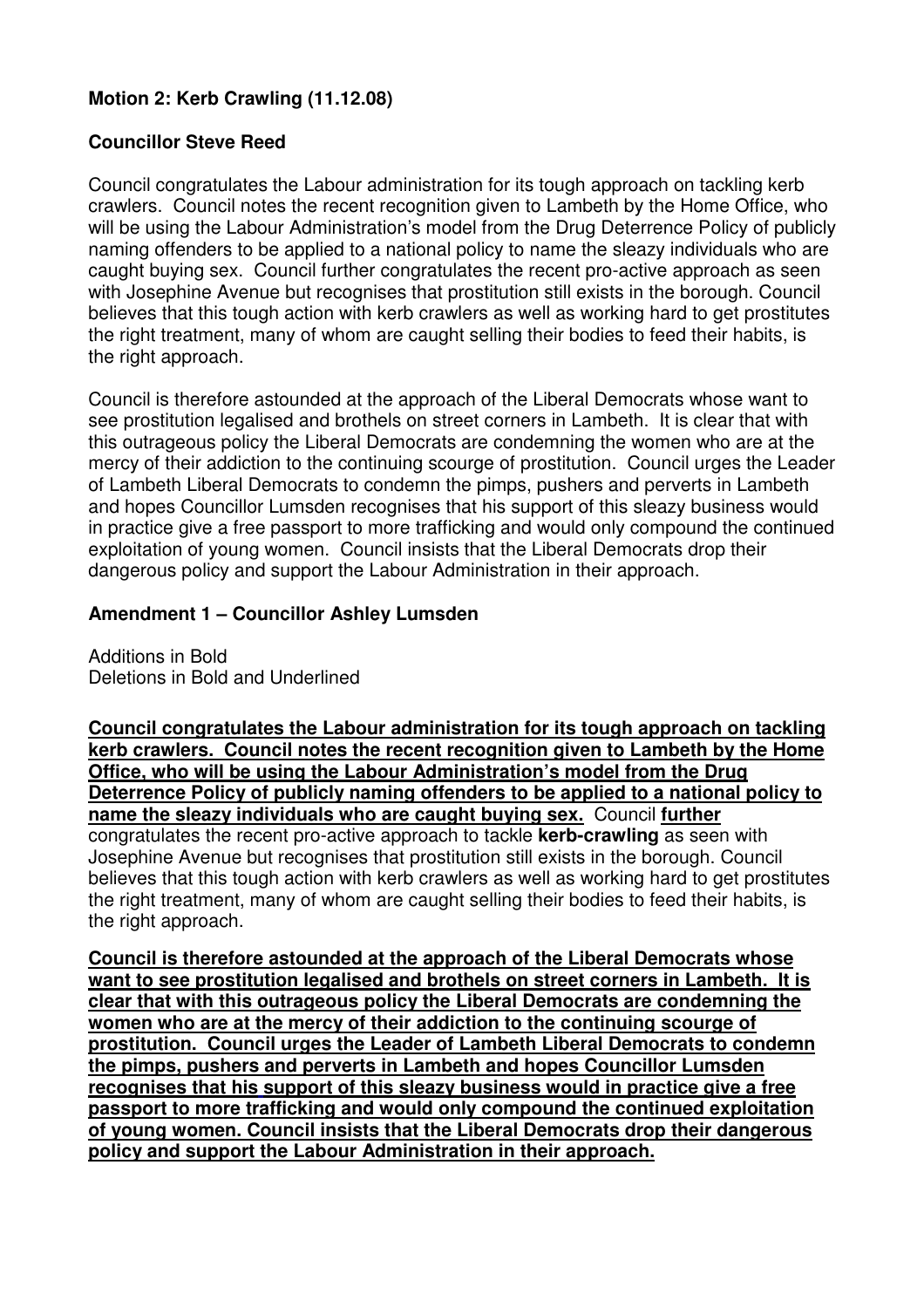**Council notes that Councillor Reed continues his attempt to play party politics with this issue even though other Labour politicians including Keith Hill MP have supported an approach that includes tough action on kerb-crawling while recognising that prostitution cannot be "stamped out" by pontificating or legislating.**

# **Motion 3: Mayor Johnson's Youth Crime Action Plan (11.12.08)**

# **Councillor Donatus Anyanwu**

The Council welcomes Mayor Johnson's attempt at a Youth Crime Action Plan (YCAP) for London and his rhetoric on tackling youth crime. Furthermore, Council broadly agrees with the objectives contained within the action plan. However, Council has severe reservations regarding the Mayor's plans and believes it is further evidence that the Mayor is failing to deliver for London.

Council recognises that Lambeth is investing £2 million into youth provision and that its own YCAP – Young and Safe was based on intelligence and evidence gathered in our communities and through the borough's pioneering Guns and Gangs Commission. Lambeth's action plan contains plans for targeted intervention to tackle gangs and individuals who are most likely to commit crime.

In contrast, Mayor Johnson's approach has been strikingly different:

- 1. The Mayor has only committed £700,000 for London as a whole and Council believes that what amounts to approximately £22,000 per Borough is a paltry sum to tackle youth crime.
- 2. Council notes that the majority of Boris's new plans are not new at all and that if the Mayor had bothered to consult with schools and communities in Lambeth and Government Departments such as the DCSF, DoH and the Ministry of Justice it would have been apparent that most of his YCAP is nothing more than a repackaging of schemes and programmes that already exist.
- 3. Council is most concerned that Mayor Johnson's plan hardly devotes any attention to increasing targeted youth provision. Council believes that tackling the specific issues in local communities is the way to reduce crime and make people feel safer. Using a one size fits all approach, as the Mayor favours, Council believes is a shining example of how our new Mayor does not have any empathy for the problems that exist in inner city boroughs like Lambeth.

Finally, Council notes that last year in Lambeth, gun enabled crime was down over 40% and murder has fallen over 60%. Council recognises that the Labour Administration, through investing and developing action plans like Young and Safe is the only party that has an approach to crime that is fit for purpose and seeks to use the community to help shape its approach to tackling the unique problems in Lambeth. In contrast, Council notes that Conservative policy on tackling our toughest gangs seem to amount to an invitation to join the scouts or guides. While these groups should be congratulated, Council doubts that such difficult work should rest on their shoulders. As an alternative, the Liberal Democrats want to let young offenders get away with committing crime as well as legalising prostitution and licensing brothels on Lambeth street corners. Therefore Council urges the Mayor of London, his party and the Liberal Democrats to re-assess their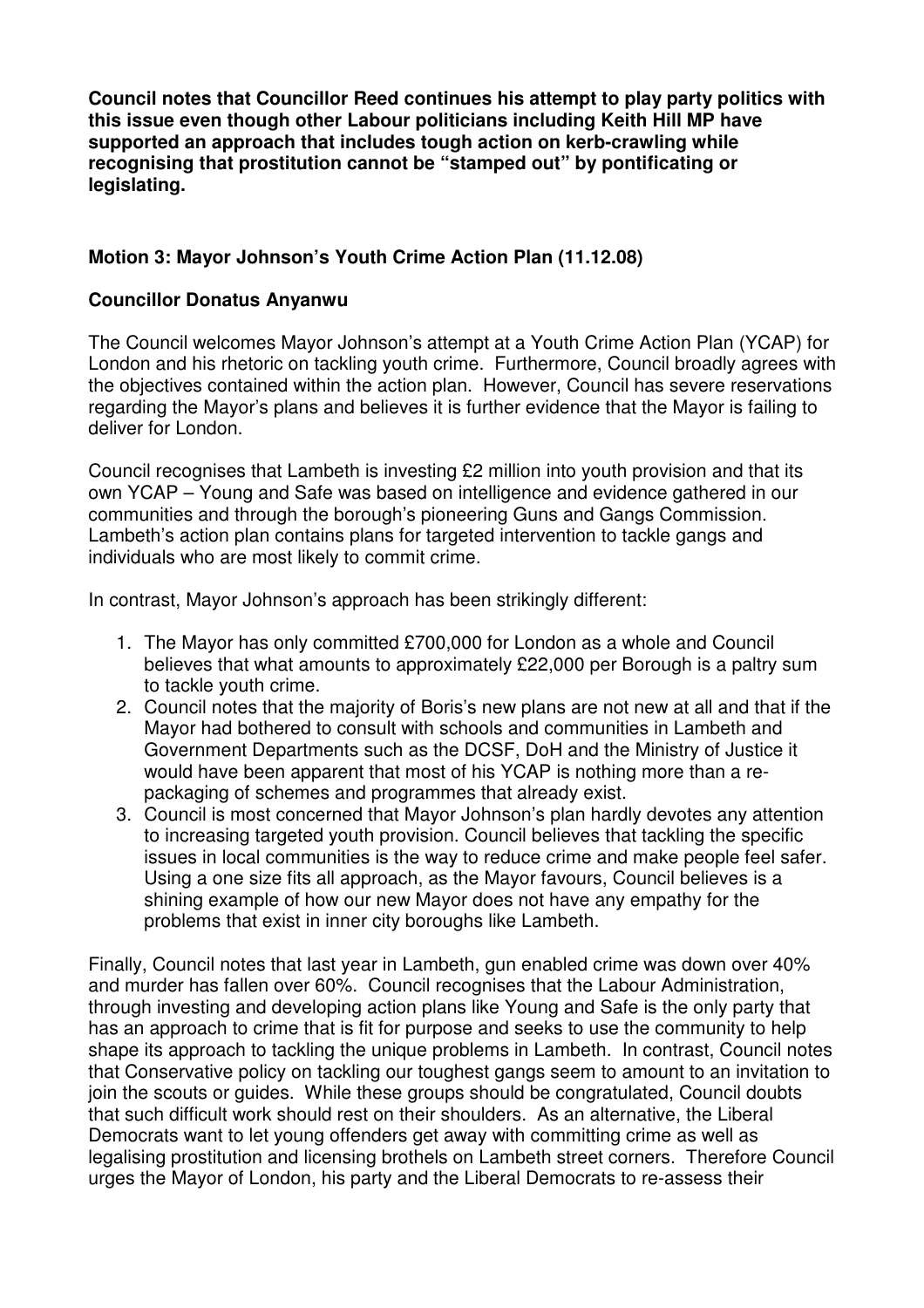approach on youth crime and to follow the example currently being set by the Labour Administration.

# **Amendment 1 – Councillor Clare Whelan**

Delete all after para 2 and insert:

Council is aware that the Mayor of London's number one priority is tackling youth crime. This is reflected in the "Time for Action" document which sets out the Mayor's vision for a programme of action for equipping young people for the future and preventing violence. Council welcomes the fact that the proposals are intended to complement work being done by other agencies, in particular London boroughs that have lead responsibilities for children's services, and to focus on the value the Mayor can add on these issues.

# Note by Director of Legal and Democratic Services

If amendment 1 is carried, amendment 2 will fall.

# **Amendment 2 – Councillor Gavin Dodsworth**

Changes to final paragraph onwards:

Additions in Bold Deletions in Bold and Underlined

Finally, Council notes that last year in Lambeth, gun enabled crime was down over 40% and murder has fallen over 60%. Council recognises that the Labour Administration, through investing and developing action plans like Young and Safe is the only party that has an approach to crime that is fit for purpose and seeks to use the community to help shape its approach to tackling the unique problems in Lambeth. In contrast, Council notes that Conservative policy on tackling our toughest gangs seem to amount to an invitation to join the scouts or guides. While these groups should be congratulated, Council doubts that such difficult work should rest on their shoulders. As an alternative, the Liberal Democrats want to **let young offenders get away with committing crime as well as legalising prostitution and licensing brothels on Lambeth street corners. Therefore Council urges the Mayor of London, his party and the Liberal Democrats to reassess their approach on youth crime and to follow the example currently being set by the Labour Administration. tackle youth crime by:** 

- **Making young people pay back the damage caused to communities without involving the criminal justice system**
- **The formation of a Youth Volunteer Force to engage young people in activities that benefit local people**
- **Increasing activities for young people and protecting children's play areas**
- **Stopping the sale of alcohol to children**
- **Tackling alcohol abuse and drug addiction**
- **More police on the beat**
- **Running nationwide restorative justice programmes, with a particular emphasis on early intervention in schools and care homes**
- **Creating a dedicated PCSO youth officer in every area to work with teenagers most at risk of offending**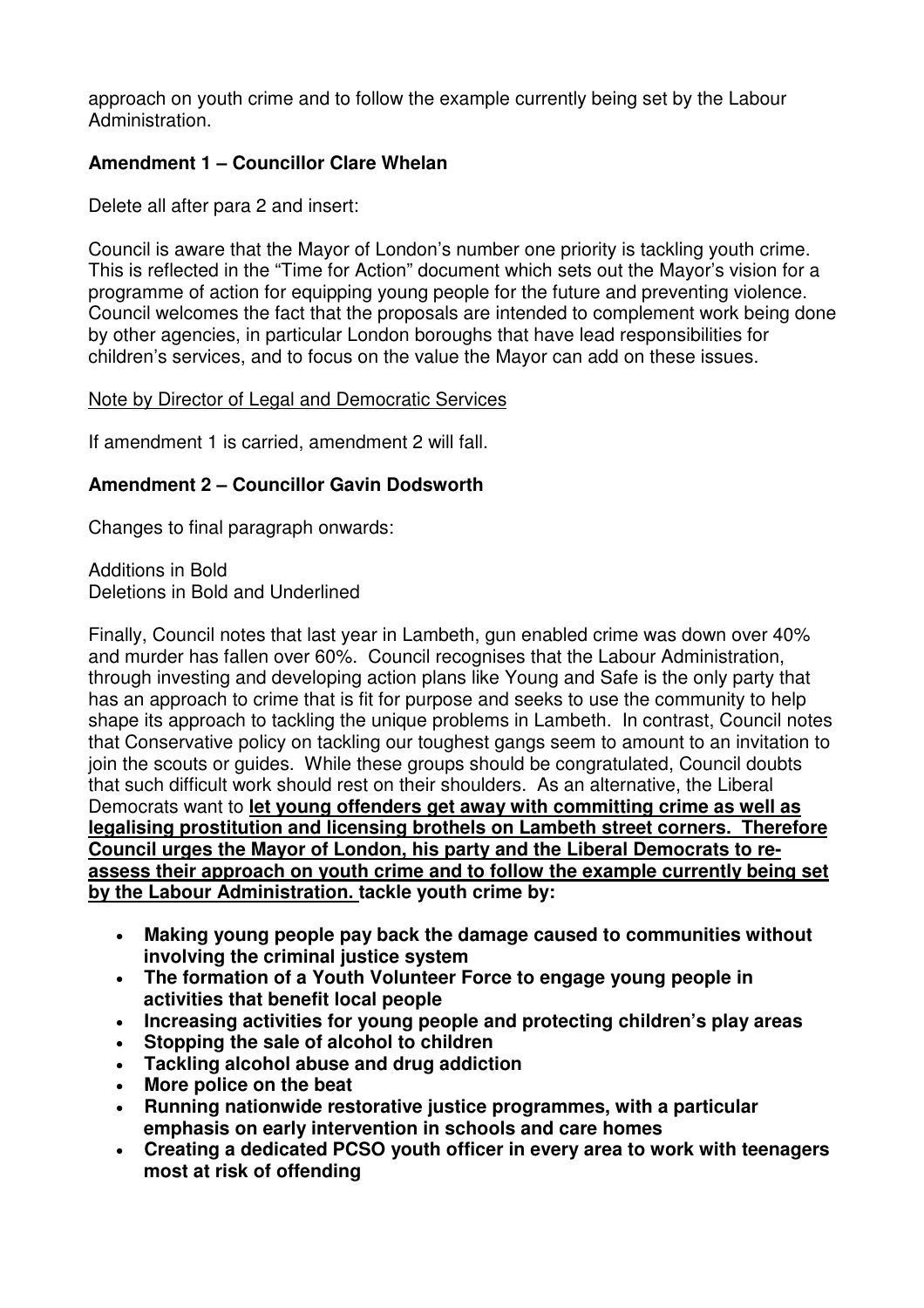### • **Targeting guns and knives through intelligence-led stop and search, hot-spot policing and action in schools**

# **Motion 4: Safeguarding Children & Haringey's Baby P (11.12.08)**

### **Councillor Paul McGlone**

Council notes that the Secretary of State for Children, Schools and Families responded on 1<sup>st</sup> December to the publication of both the urgent Joint Area Review of Safeguarding in Haringey as well as to the third Joint Chief Inspectors' report into arrangements for safeguarding children. Council also notes his statutory interventions following the conclusion that key weaknesses in Haringey included, 'inadequate leadership and management of safeguarding by the local authority and partner agencies'.

Council resolves to take stock of the effectiveness of safeguarding practice in Lambeth as requested of all local authorities by the Secretary of State.

Council notes that under The Children Act (2004) there is a legal duty to appoint a Director of Children's Services and Lead Member for Children's Services, who respectively have legal responsibility and political accountability for Children's Services, including particular responsibility for safeguarding and promoting the welfare of children.

Council notes that as Lead Member for Children's Services in Lambeth, Councillor Paul McGlone is already overseeing a review of current safeguarding arrangements in line with the Secretary of State's requirements. These reviews and actions include looking at the recommendations of the recent Joint Area Review (JAR), which said that 'the contribution of local services to improving outcomes for children and young people at risk, or requiring safeguarding is good.' Other reviews will include any lessons to be learnt from the Baby P Haringey case; an audit of child protection cases; a review of case loads and the skill mix within social care teams; and the annual review of the option of appointing an independent chair of the Lambeth Safeguarding Children's Board (LSCB).

Council also notes that the Government's response to the inspector's 22 recommendations in the third Joint Chief Inspectors' report into arrangements for safeguarding children need to be considered and the 4 recommendations for LSCB and Local Authorities implemented locally.

Council finally notes that the Secretary of State specifically requested each Local Safeguarding Children's Board responsible for a Serious Case Review which was judged inadequate to convene a panel, to be chaired by an independent person, to reconsider that review. Lambeth has one such inadequate review relating to the tragic death of a child in March 2006, where the review was published in August 2007. A report must be sent to the Secretary of State by the end of February 2009. Council notes that another child was seriously injured in May 2007 and was subject to a serious case review published in September 2008. This review was rated by Ofsted as 'good'. Both these Serious Case Reviews were considered by the LSCB.

Council urges all members to publicly pledge that the consideration of children's safety is at the centre of everything we do – above party politics and point-scoring.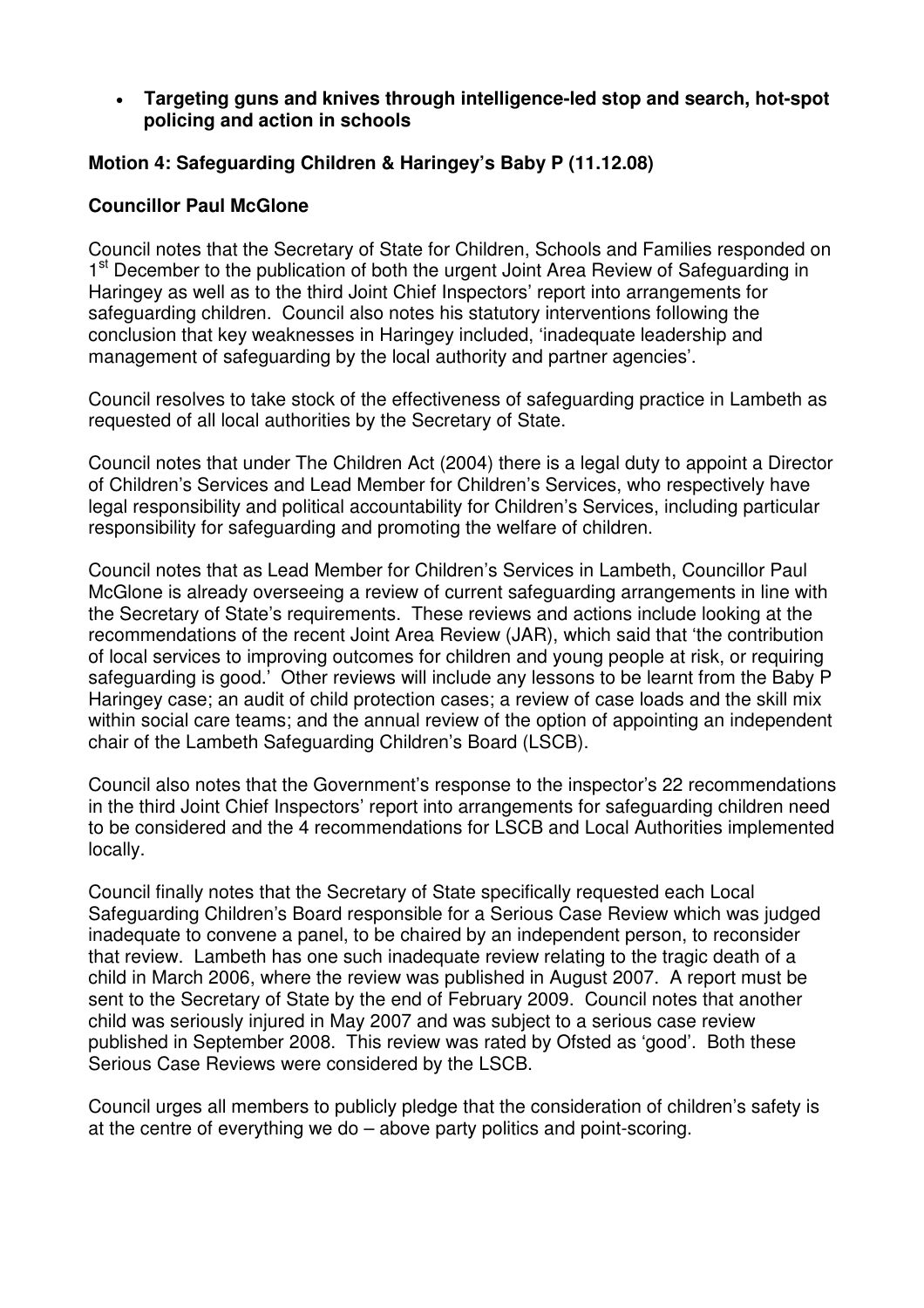Council resolves to give their full support to the Lead Member for Children's Services and to the Director of Children's Services as well as support staff who protect thousands of children every day of the year.

# **Amendment 1 – Councillor Suzanne Poole**

Add at end:

Council welcomes the continued commitment of elected members and co-opted members of the CYPS Scrutiny Committee in examining the Council's safeguarding procedures for vulnerable children and young people.

# **Motion 5: Council as a Living Wage employer (05.01.09)**

# **Councillor Rebecca Thackray (seconder: Councillor Andrew Gibson)**

Council takes on the responsibility of becoming a Living Wage employer to help alleviate the 'working poverty trap' in the capital, a situation affecting around 400,000 Londoners who are paid less than can reasonably fund the basic costs of living in London.

Council seeks a review Lambeth Council's procurement, contract and best-value policies to ensure that the London Living Wage of £7.45 per hour, as set by the GLA's Living Wage Unit, is the minimum paid by Lambeth Council and by its contractors; and aims to promote the London Living Wage and London Citizens' Living Wage Employer Award to the private sector in Lambeth.

# **Amendment 1 – Councillor John Whelan**

Add at end:

Council notes the agreement of the Mayor of London and the GLA to implement a London Living Wage at £7.45 per hour as contracts allow and recognises that neighbouring Southwark and Lewisham councils have already become a Living Wage employer.

# **Amendment 2 – Councillor John Kazantzis**

Additions in Bold Deletions in Bold and Underlined

**This Council takes on the responsibility of becoming is a Living Wage employer as no Lambeth Council employee earns less than the London Living Wage (LLW) of £7.45 per hour. In fact the lowest pay rate for our direct employees is higher than the LLW at £8.08 per hour and only 147 staff earn less than £10 per hour. In addition, contractors such as Veolia, the Council's waste management contractor, pays at least LLW to all their staff. The Council acknowledges the importance of the Living Wage** to help alleviate the 'working poverty trap' in the capital, a situation affecting around 400,000 Londoners who are paid less than can reasonably fund the basic costs of living in London.

**This Council will continue to work towards the reduction of differential terms and conditions between directly employed staff and those employed by the Council's**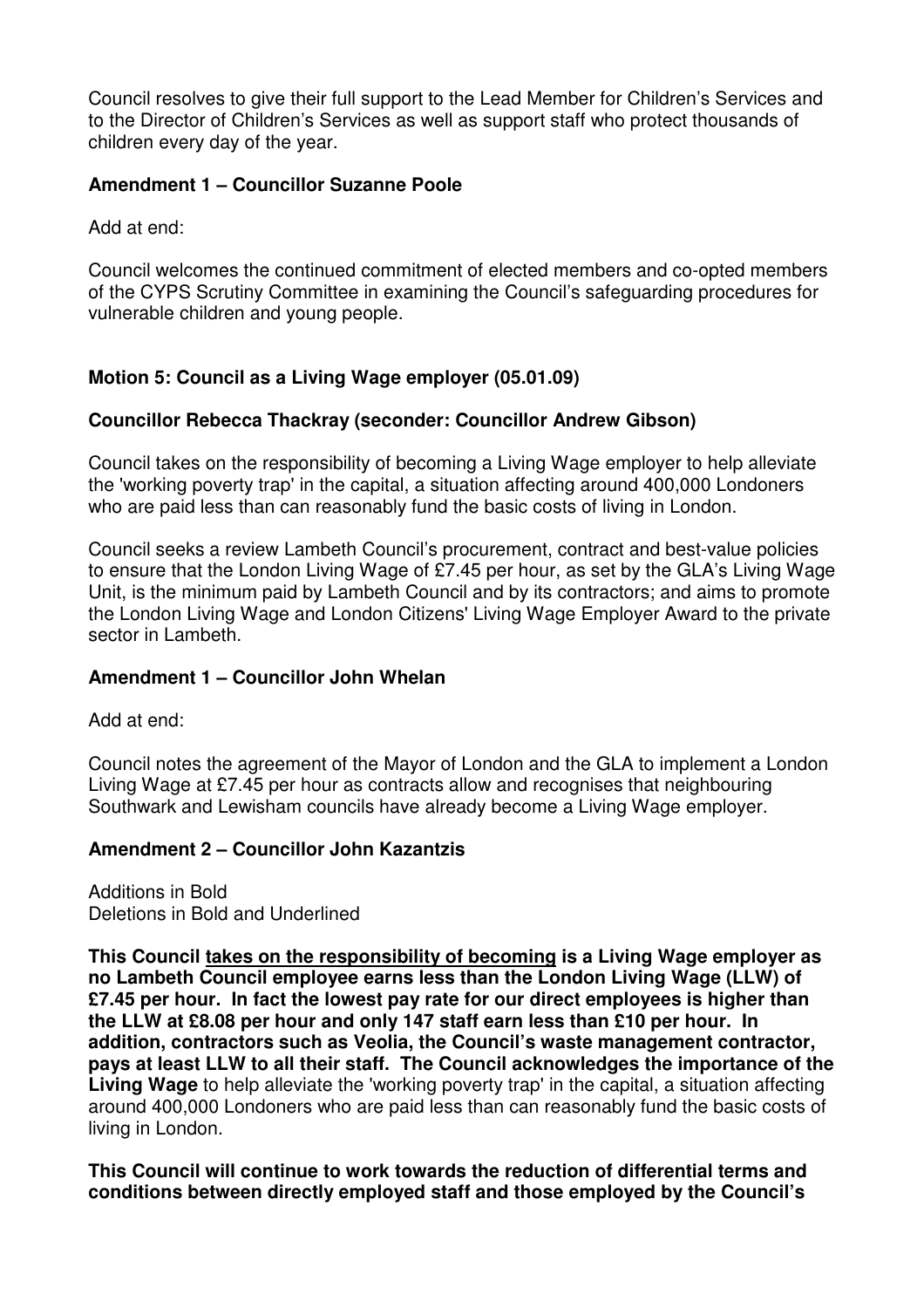**contractors, with the aspiration of applying the Lambeth minimum wage to contractors' staff.** 

**Council seeks a review Lambeth Council's procurement, contract and best-value policies to ensure that the London Living Wage of £7.45 per hour, as set by the GLA's Living Wage Unit, is the minimum paid by Lambeth Council and by its contractors; and aims to promote the London Living Wage and London Citizens' Living Wage Employer Award to the private sector in Lambeth.**

### **Amendment 3 – Councillor Gavin Dodsworth**

Add to end:

Council also reminds the Labour Group that Councillor Banks' amended motion on this subject, passed in February 2007, {28 February 2007 motion 20} stated the 'Lambeth Labour Group is currently working closely with officers to investigate the cost of implementing the Living Wage for all contracted out staff. The work is ongoing but this policy will be implemented as soon as is financially and practically possible'. In the light of this statement, Council will include the cost of the Living Wage in the upcoming 2009-2010 budget.

# **Motion 6: Council Tax Freeze (06.01.09)**

# **Councillor John Whelan**

Council is mindful of the current difficulties in the economy which have resulted in increased financial pressures on residents of the borough. This is especially the case with pensioners on fixed incomes, the disabled and lone parent households, as well as 30,000 tenants facing rent rises of between £12 and £15 a week from April 2009 together with above inflation increases in housing service charges.

Accordingly, in view of this pressing situation Council urges the administration to work with all councillors to help struggling families by agreeing to work towards the aspiration of freezing council tax for the next two financial years, while conducting a root and branch review of service delivery to ensure the maximum of efficiency savings to create a balanced budget acceptable to the community. Additionally, Council calls for more transparent and timely financial information for Scrutiny Committees in the current round of budget setting so as to build the basis for consensus

# **Amendment 1 – Councillor Clare Whelan**

### Add at end:

Council regrets the paucity of financial information on the upcoming 2009-2010 budget provided to the scrutiny committee reviewing the cultural services department. While noting the apology issued by Democratic Services, Council hopes there will be no repetition of this mishap.

Council also congratulates the Royal Borough of Kensington & Chelsea for giving its Council tax payers a tax rebate of £50 a household in these difficult times, and will seek to emulate aspects of that Council's sound financial management.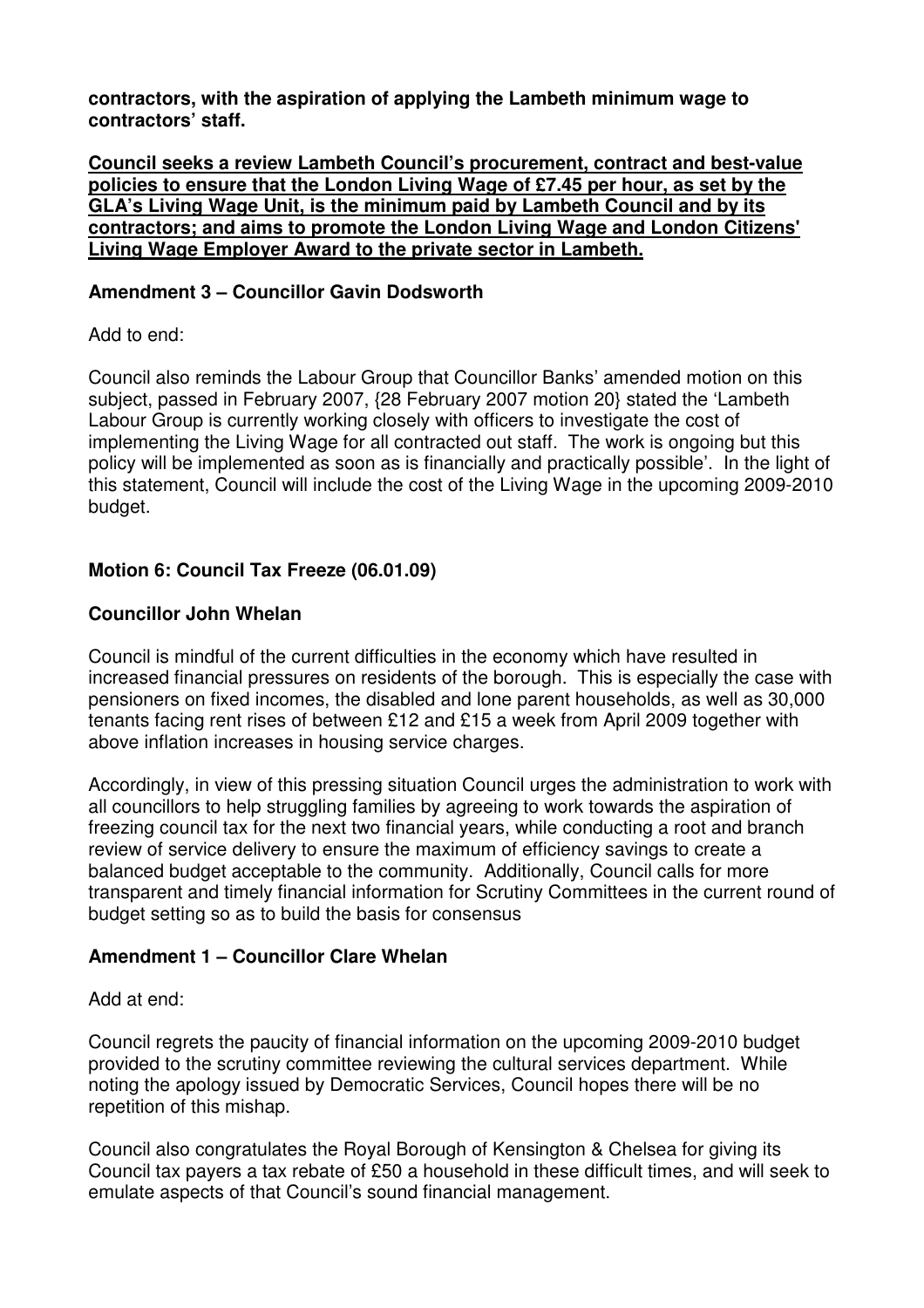# **Amendment 2 – Councillor Jim Dickson**

Additions in Bold Deletions in Bold and Underlined

Council is mindful of the current difficulties in the economy which have resulted in increased financial pressures on residents of the borough. This is especially the case with pensioners on fixed incomes, the disabled and lone parent households, as well as 30,000 tenants facing rent rises of **between** £12 **and £15** a week from April 2009 together with above inflation increases in housing service charges.

**Council is also reminded that many of these difficulties stem from the actions of the Liberal Democrat-Tory Administration between 2002-06, who hiked taxes by 40% - a record for Lambeth which dramatically impacted residents across the borough. Yet the council still the managed to fritter away taxpayers hard earned cash leaving the council bankrupt and with no money in reserves at the end of their term in office.** 

**Accordingly, Despite, repairing much of the Lib Dem-Tory damage, council recognises in view of this the** pressing **economic circumstances and congratulates the Labour Administration for their financial management and their commitment to help residents and families by keeping Council tax as low as possible in the next two years. Council further congratulates the Labour Administration for their continuing situation Council urges the administration to work with all councillors to help struggling families by agreeing to work towards the aspiration of freezing council tax for the next two financial years, while conducting** a root and branch review of service **delivery efficiency, a process that has already delivered over £36m of approved savings, to ensure the maximum of efficiency savings helping** to create a balanced budget **acceptable to the community with major additional investment in services and money in reserves to meet future external and internal risks.** Additionally, Council calls for **the administration to build on the excellent budget consultation arrangements now in place by providing even** more transparent and timely financial information for Scrutiny Committees in the current **and futures** round**s** of budget setting **so as to build the basis for consensus.**

# **Motion 7: Redevelopment of Norwood Hall (06.01.09)**

### **Councillor Irene Kimm**

In the light of the concerns raised at the last consultation event of 2008 at Nettlefold Hall, this Council proposes to convene a public meeting on the Hainthorpe Estate to discuss the impact of the redevelopment of Norwood Hall.

This meeting's agenda should include the cost of the proposed leisure centre and pool and separate impact assessments on the local community relating to traffic, parking, and housing development targets for the area.

### **Amendment 1 – Councillor Graham Pycock**

Add at end: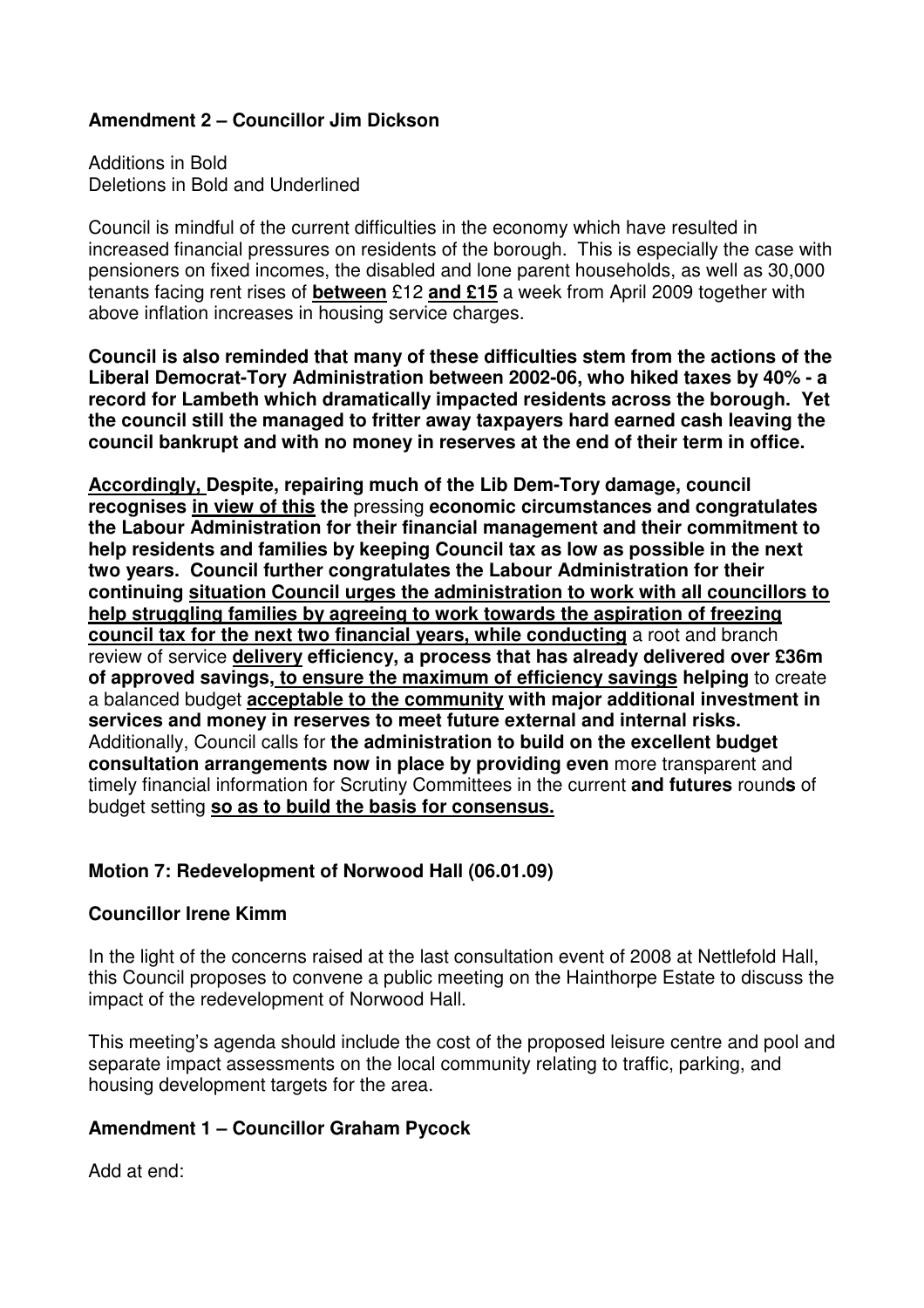Council urges officers to publicise the meeting properly to ensure that local residents with an interest in the plans can attend, particularly those on the Hainthorpe Estate, Canterbury Grove, and other roads that are likely to be affected. Council also notes that for heritage reasons the memorial on the site to the former Jewish orphanage should be preserved and not damaged in the re-development as happened with the war memorial at the former Dick Sheppard Secondary School in Tulse Hill in the 1990s.

### **Amendment 2 – Councillor Jackie Meldrum**

Additions in Bold Deletions in Bold and Underlined

In the light of the concerns raised at the last consultation event of 2008 at Nettlefold Hall, this Council **welcomes the ongoing consultation with residents about regeneration in West Norwood and the West Norwood masterplan. Council notes that the masterplan will be going out to final consultation in February and is planned to be on the agenda at Cabinet in April. proposes to convene a public meeting on the Hainthorpe Estate to discuss the impact of the redevelopment of Norwood Hall.**

**Council is concerned that only one Conservative member turned up to a public meeting that the Conservative Group had called for on the regeneration of the local area. But Council believes this may explain why some Conservative members do not have a full grasp of the issues in the West Norwood masterplan.** 

**Council believes that in the current economic climate it is more important than ever to regenerate the centre of West Norwood including This meeting's agenda should include the cost of** the proposed leisure centre and pool and **separate impact assessments on involving** the local community **relating to traffic, parking, and housing development targets for the area in these plans.** 

# **Motion 8: Helping Lambeth residents through the economic downturn (06.01.09)**

### **Councillor Jim Dickson**

Council notes the swift action taken by the Administration in assembling a plan to help residents through the economic downturn and thanks the members of the Credit Crunch Taskforce for putting together sensible and achievable recommendations that provide a realistic prospect of making a genuine difference to those most at risk.

It further notes that since the publication of the Taskforce's report officers have been working hard to take the recommendations forward and looks forward to a report at February's Cabinet enabling a short and medium term programme to be agreed. Council also notes the significant financial backing of the Labour Administration of a minimum of £350,000 to support a package of measures that are likely to include:

- Expanding debt advice for individuals and support for small businesses
- Supporting access for residents to affordable credit
- Additional steps to ensure residents receive all the benefits to which they are entitled
- Providing additional support for residents to heat their homes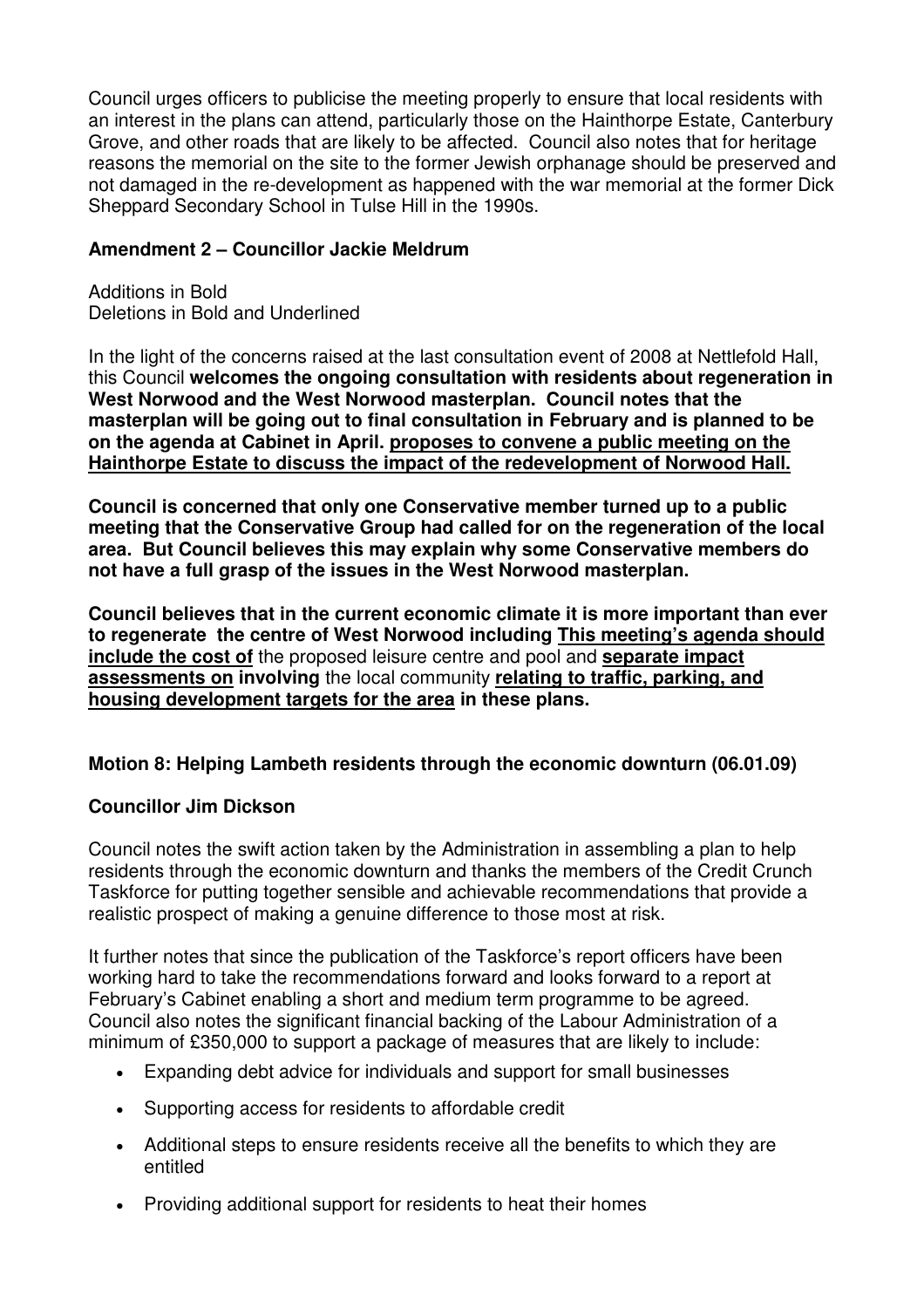• Supporting community self help initiatives such as food co-operatives and food growing groups

Council further notes that this approach by Labour in Lambeth reflects the approach of the Labour Government nationally who have also demonstrated their commitment to helping to ease the pressure of the economic downturn for all residents. In contrast, council is disappointed by the response of the Conservative Party who have recommended a policy of doing nothing and 'letting the recession take its course' which would condemn residents to face the economic downturn alone. Council believes that given the higher levels of deprivation in the borough that the Conservative policy is even more inappropriate for Lambeth and council urges local Conservatives and their Liberal Democrats allies – for whom financial acumen has never been a strong point - to support the Administration policies that put them on the side of residents in facing the challenges of the credit crunch.

# **Amendment 1 – Councillor Graham Pycock**

In line one delete "swift" and then delete final paragraph and replace at end with:

Council notes that Lambeth Council has a direct interest in the national Government's policy on borrowing (gilts) and investment generally, as these issues have a substantial and direct impact on the council's pension funds and reserves.

Council notes with concern that the work of its Pensions Committee and Finance Officers has been made much harder now that the Labour Government has no economic policy framework in place, having seemingly abandoned its "Golden Rules" (namely, only borrowing for investment, balancing the budget over the economic cycle, and not borrowing more than 40% of GDP). Council pension and finance staff need official guidance as to whether these rules are suspended or abandoned.

Council further notes that the Labour Government's abandonment of its traditional support for Keynesian economics (Keynes having advocated that countries should pay down debt when the economy is strong, rather than borrowing vast amounts as the Prime Minister did when Chancellor). Council seeks confirmation or otherwise that the Government has indeed abandoned Keynesian economics, as UK gilts are typically an aspect of any large investment portfolio.

Council also notes that the Labour Party used to attack the Conservatives for allegedly having a £9 billion "black hole" in their policies: given that Government borrowing next fiscal year is likely to be some £90 billion more than originally envisaged, Council is at a loss to understand central Government's position on debt and interest rates.

Given the foregoing, Council proposes that the leaders of Council's three parties seek a meeting with Treasury ministers or officials to obtain clear guidance as to what Government borrowing policy might be for 2009, once the Chancellor gets round to drafting it definitively.

Further, Council notes that it is more expensive to insure against the failure of UK gilts, as measured in the Credit Default Swap market, than it is to insure against default of debt issued by Unilever or McDonald's Restaurants. Council is deeply concerned about the implications of this: namely, that the international investment community has more faith in a washing-up liquid maker and a hamburger chain than it has in a Labour Government and therefore fears for its own holdings in gilts.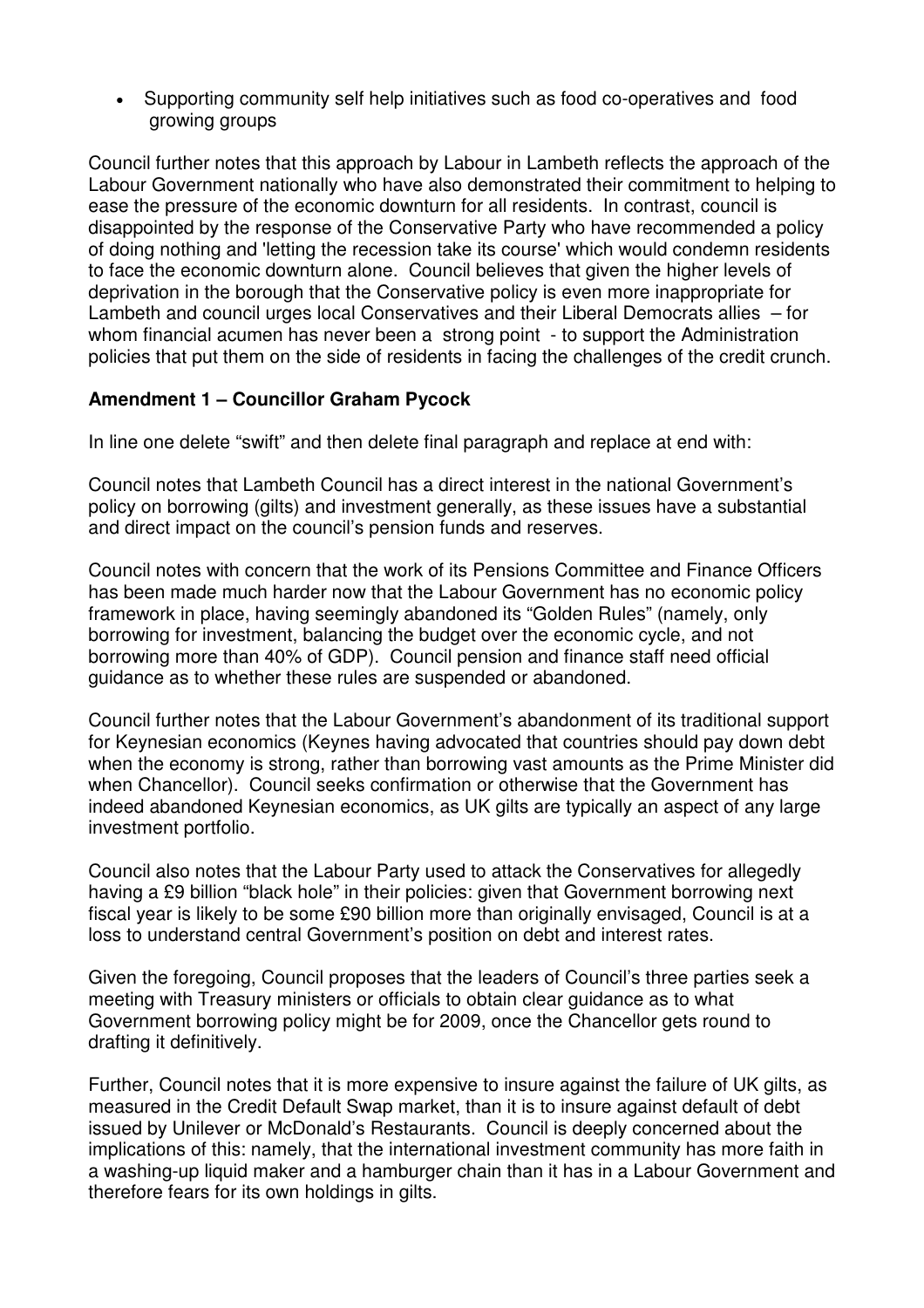Council notes that the Administration's Credit Crunch Task Force has not done any preparation for the eventuality of a gilt strike, whereby investors literally are no longer prepared to give the UK Government credit. Council notes that the German Federal Government was not able to shift all its debt at an offering earlier this year. Council, therefore, mandates the Task Force to consider the implications of a gilt strike on all its central and pension fund investments.

### Note by Director of Legal and Democratic Services

If amendment 1 is carried, amendment 3 will fall.

# **Amendment 2 – Councillor Andrew Gibson**

Add at end:

Council further notes that the Labour Government is to increase employers' and employee's National Insurance rates in 2011 to reduce its ballooning deficit. Council notes that the former tax increase is a misguided "tax on jobs", and that both of these tax increases would have an impact on the Council's budget. Council supports calls for these tax increases to be ameliorated. If they are not ameliorated, Council calls on the Cabinet member for Finance to set out, as part of his work on the Credit Crunch Task Force, how he intends to accommodate these proposed tax rises, and to explain how they will affect the Council's core policy to combat worklessness.

### **Amendment 3 – Councillor Gavin Dodsworth**

Additions in Bold Deletions in Bold and Underlined

Council notes the **swift** action taken by the Administration in assembling a plan to help residents through the economic downturn and thanks the members of the Credit Crunch Taskforce for putting together sensible and achievable recommendations that provide a realistic prospect of making a genuine difference to those most at risk.

 It further notes that since the publication of the Taskforce's report officers have been working hard to take the recommendations forward and looks forward to a report at February's Cabinet enabling a short and medium term programme to be agreed. Council also notes the significant financial backing of the Labour Administration of a minimum of £350,000 to support a package of measures that are likely to include:

- Expanding debt advice for individuals and support for small businesses
- Supporting access for residents to affordable credit
- Additional steps to ensure residents receive all the benefits to which they are entitled
- Providing additional support for residents to heat their homes
- Supporting community self help initiatives such as food co-operatives and food growing groups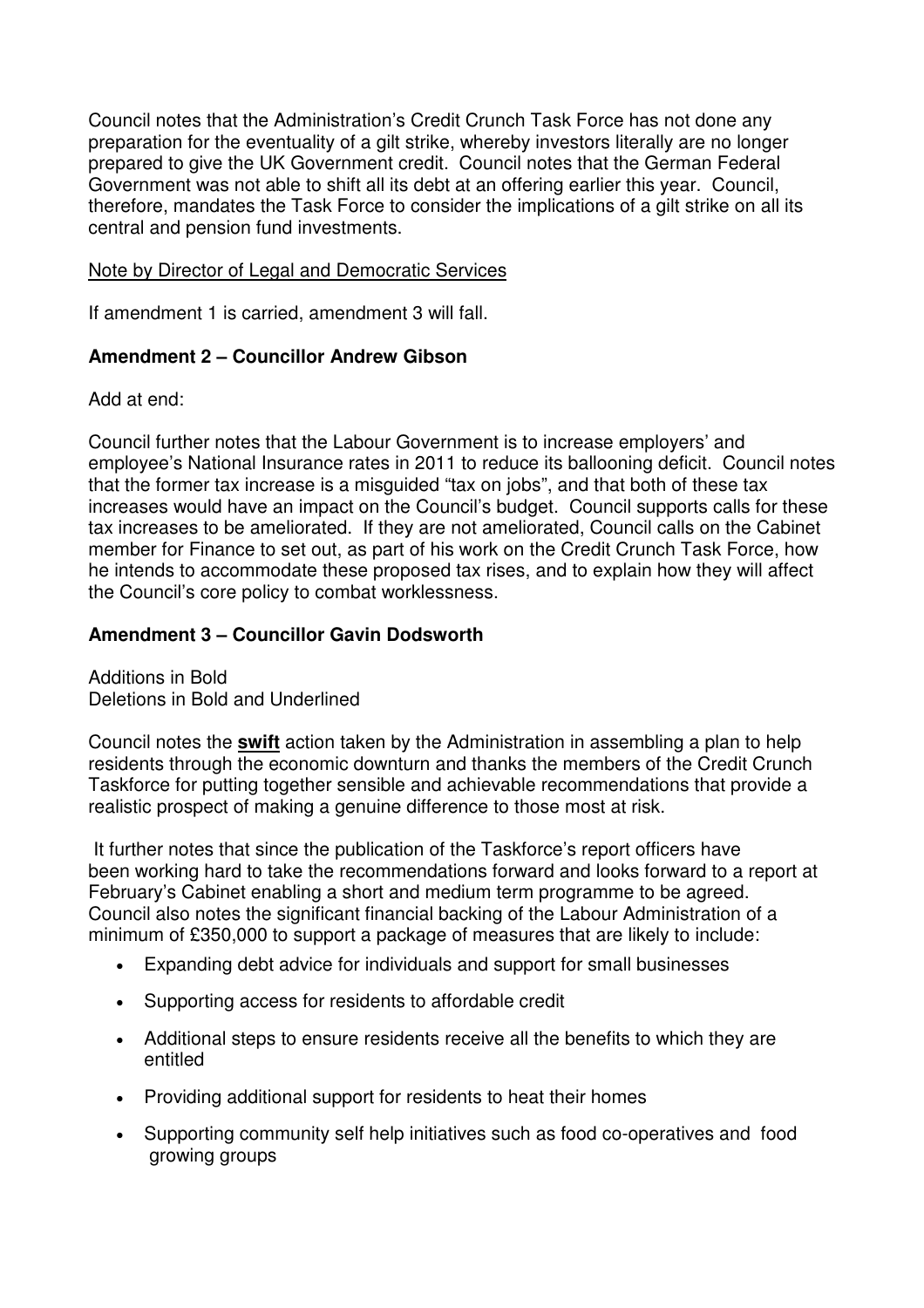**Council further notes that this approach by Labour in Lambeth reflects the approach of the Labour Government nationally who have also demonstrated their commitment to helping to ease the pressure of the economic downturn for all residents. In contrast, council is disappointed by the response of the Conservative Party who have recommended a policy of doing nothing and 'letting the recession take its course' which would condemn residents to face the economic downturn alone. Council believes that given the higher levels of deprivation in the borough that the Conservative policy is even more inappropriate for Lambeth and council urges local Conservatives and their Liberal Democrats allies – for whom financial acumen has never been a strong point - to support the Administration policies that put them on the side of residents in facing the challenges of the credit crunch. that whilst these measures are in direct contrast to unprecedented rent increases for Council tenants and the cost of care charge increases still hitting the most vulnerable in the Borough, it will try to find a joined-up response to the current economic downturn. Council further admits that there is 3757% difference in the amount of money (£350000) set aside for the suggested package of measures and the total projected overspend (£13500000) as identified by the Temporary Accommodation Scrutiny Commission, and sincerely apologizes to Lambeth citizens for wasting their money so that when help is most needed, a decent response cannot be afforded.** 

# **Motion 9: Vale Street Civic Amenity site (07.01.09)**

### **Councillor Clare Whelan (seconder: Councillor Suzanne Poole)**

This Council welcomes increased recycling facilities in Norwood but is concerned at the closure of Vale Street Civic Amenity site to general waste without consultation with local residents. This Council recognises that there is a problem with illegal use of the site by commercial users and consequent congestion in the area but regrets that other options to deal with these problems were not considered.

### **Amendment 1 – Councillor Suzanne Poole**

Add at end of motion:

Council believes it was a mistake for the administration to make a decision about the future of the Vale Street Depot without consulting other neighbouring boroughs. The administration also erred in making this decision in isolation from the Council's waste strategy, which is still being formulated, and in refusing to analyse where the out of borough waste came from.

Council supports Opposition calls for improved measures against fly tipping particularly in the wards of Gipsy Hill, Thurlow Park, Knights Hill and Streatham Wells and Streatham South, which are likely to be polluted by increased fly tipping following the administration's decisions to cease accepting general waste at Vale Street.

### **Amendment 2 – Councillor Sally Prentice**

This Council welcomes increased recycling facilities in Norwood **which will allow Lambeth residents to recycle a greater number of materials including wood, rigid plastics and cooking oil. It is also hoped that in the future residents will be able to**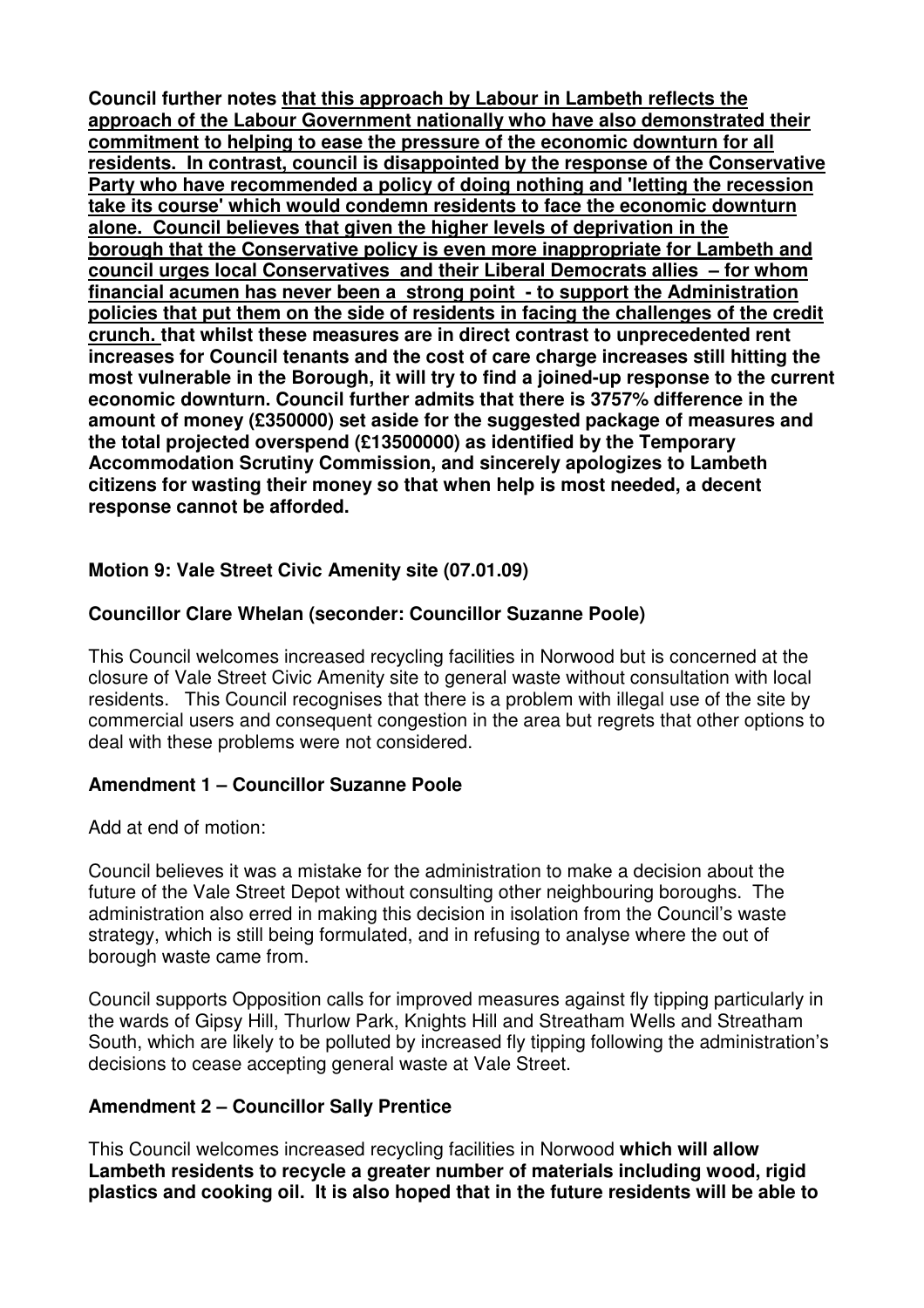### **buy recycled furniture and recycled compost at Vale Street. but is concerned at the closure of Vale Street Civic Amenity site to general waste without consultation with local residents.**

This Council recognises that there is a problem with illegal use of the site by commercial users and consequent congestion in the area. **This is costing local Council-tax payers within the Riverside Waste Partnership, which includes Lambeth, around £300,000 per year. This Council believes that this is an unfair burden on our residents and an inappropriate use of public money.** 

**This Council believes action must be taken against the dumping of illegal commercial waste and that changing the use of the Vale Street site to a recycling only facility is the best option. but regrets that other options to deal with these problems were not considered.**

**Council notes that some residents have expressed concerns about the changes, notably about the risk of increased fly tipping. The Council takes the issue of fly tipping very seriously and will be rigorously monitoring the local area, and will have no hesitation in taking unscrupulous builders to court for illegal dumping.** 

**The Cabinet Member for Environment, through senior officers, offered to meet the Conservative and Liberal Democrat Environment Spokespersons and the ward councillors to discuss the proposed changes to the civic amenity site before the report was published.** 

**Residents needing to dispose of residual waste will still be able to use existing WRWA facilities at Cringle Dock, Battersea or Smugglers Way, Wandsworth as well as Lambeth's free bulky waste collection service. Council also notes that rigid plastic, for example toys and guttering, and wood and wood derivatives make up a large amount of the waste currently being taken to landfill through the existing Vale Street facility and this will now all be able to be recycled, sending a clear and positive message about the Council's approach to waste minimisation and recycling.** 

# **Motion 10: Temporary Accommodation Overspend (07.01.09)**

# **Councillor Ashley Lumsden**

Council is alarmed at the findings of the Scrutiny Commission into the enormous overspend on Temporary Accommodation, noting its conclusion that the Council had been "reckless" and "negligent". Council further instructs officers to pursue vigorously the investigation into evidence of fraudulent activity and to report back to full Council at its next meeting.

# **Amendment 1 – Councillor Irene Kimm**

Add at end:

Council undertakes to ameliorate the effects of the overspend on services to tenants and leaseholders by reducing voids and improving rent collection rates.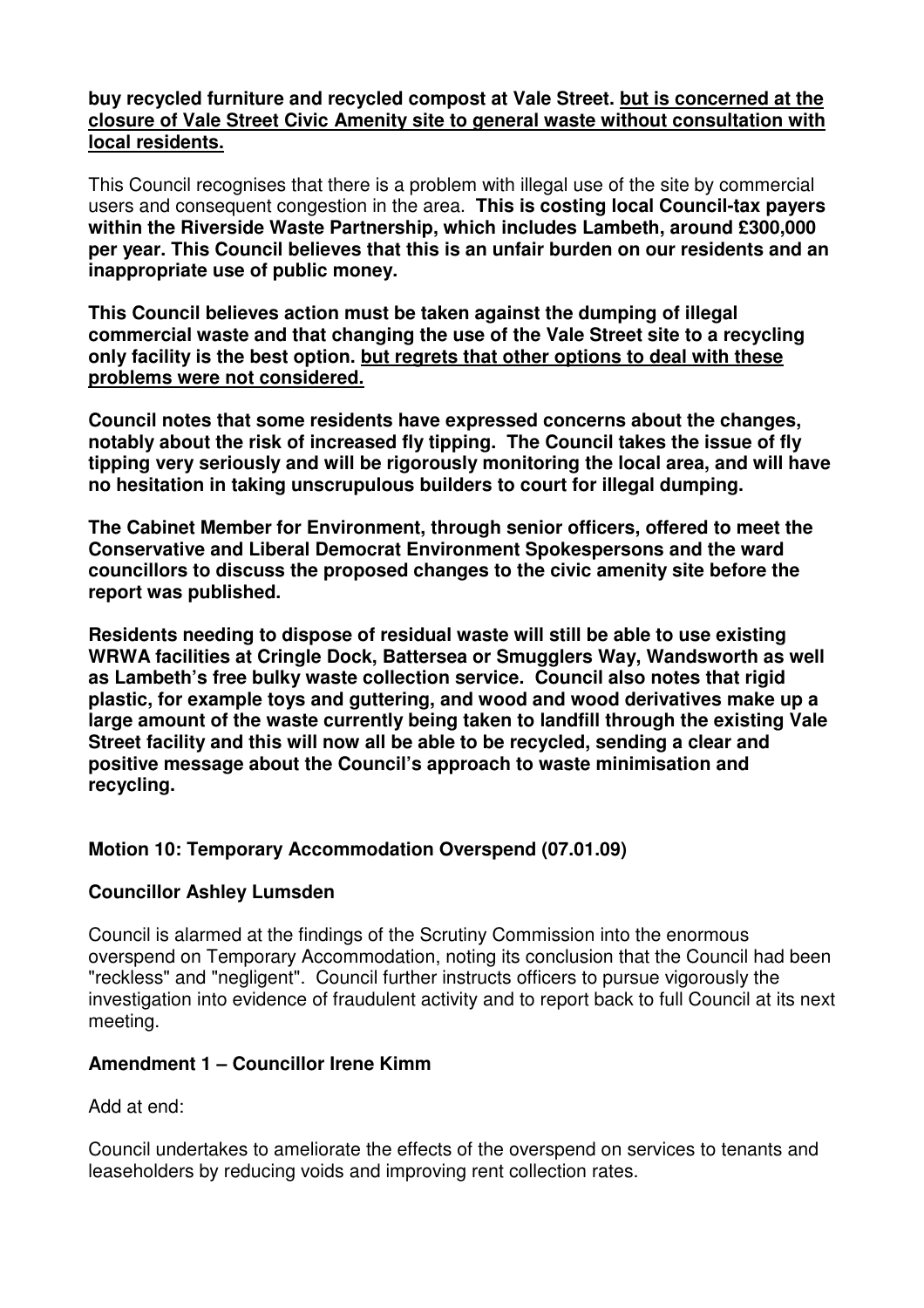# **Amendment 2 – Councillor Jim Dickson**

Additions in Bold Deletions in Bold and Underlined

Council **is alarmed at notes** the findings of the Scrutiny Commission into the **enormous** overspend on Temporary Accommodation and **also notes** its conclusion that the**re is no evidence of fraud in this matter. Council had been "reckless" and "negligent".** Council further instructs officers to **proceed with the recommendations of the Commission's report as outlined in the Chief Executive's report to Cabinet on 19 January 2009. pursue vigorously the investigation into evidence of fraudulent activity and to report back to full Council at its next meeting.**

# **Amendment 3 – Councillor Jeremy Clyne**

Add to end:

Council is appalled that the disastrous overspend in the Temporary Accommodation budget over three years will wipe out most of the windfall coming to the Council through Adjustment A, noting also the failure of the Council to get a grip of Private Sector Leasing void properties which have been forecast to continue at almost 40 per cent, virtually unchanged from the situation when the overspend was uncovered.

Council is alarmed at the dismissive attitude of the Administration towards evidence of fraud and calls that have been made for fraud to be fully investigated. Council is particularly concerned that while the Administration repeatedly claims that no evidence of fraud has been discovered, the previous repairs contractor was replaced following an audit which found evidence of "misrepresenting work specifications through incorrect measurement provided through a number of work orders submitted" including the "overstatement" of areas to be painted and tiled, while the contractor appeared to be "misrepresenting work as complete through submission of invoices……..for work which has not been completed."

Council notes the disastrous failure of the Housing Department to take on board the deteriorating position of the Temporary Accommodation budget and to take adequate action, despite clear warnings from independent consultants JenkinsDuval, and calls on the then Cabinet Member for Housing Cllr John Kazantzis to explain to members exactly what he was told at the time.

# **Motion 11: Housing mismanagement (07.01.09)**

# **Councillor Jeremy Clyne**

Council notes the broad range of serious concerns being raised by tenants and residents of Lambeth Council Housing:

#### Rent increase Ī

Council deplores this Labour Administration's gross incompetence over the past two and half years which has led it to propose a staggering 18 per cent increase in council rents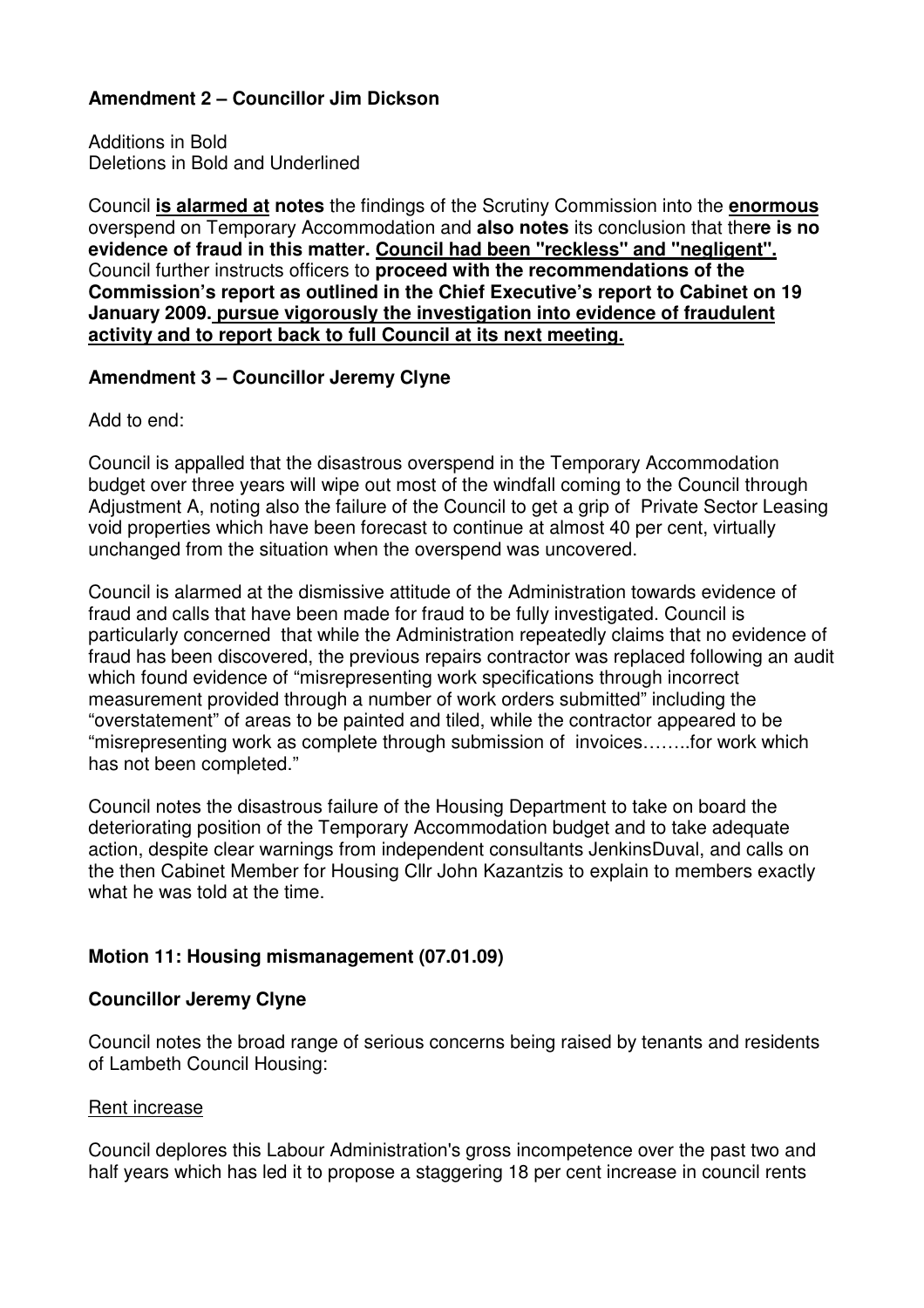combined with cuts in front line services and calls on Councillors Kazantzis, Reed and Peck to issue an apology to tenants.

#### Void mismanagement Ī

Council condemns the scandalous mismanagement of housing voids which has seen a huge increase in empty properties and culminated in the botched attempt to auction off scores of properties requiring minimal work when thousands of people are on the waiting list.

#### Arrest of chair of Lambeth Living Ī

Council is deeply concerned that so soon after its launch Lambeth Living has been hit by the forced resignation of its chair following her arrest on suspicion of obtaining property by deception. Council condemns the Administration which failed to act when these allegations were first voiced more than six months before. The Administration further overruled recommendations that the chair should be suspended pending investigation, gave her its full backing and insisted on transferring the management of Lambeth's housing stock to a company headed by a person it knew to be under investigation for fraud.

### Neglect of the Valley Road Estate in Streatham

Council notes that:

- a) The external decoration of the Valley Road Estate in Streatham was scheduled to be carried out in 2006/7 but was deferred because of budgetary issues
- b) External redecoration was again scheduled for 2007/8 but was again deferred because of "budgetary problems"
- c) External decoration of the estate was again programmed for 2008/9 but has yet again been put off because of costs

Council further notes that the Valley Road estate was built in the early 1980's and that parts of the estate have never had any external decoration carried out since that time and that windows of properties in South Oak Road, Curtisfield Road, Samuel Johnson Close and James Boswell Close are rotting, with window panes falling out, and that the prefabricated external walls of properties on the estate have large chunks of paint falling off. It also notes that many internal doors of properties on the estate have fallen off as they were constructed using just cardboard, sandwiched between two sheets of thin plywood.

Council resolves that:

- 1. External redecoration of the Valley Road estate be made a priority for 2009/10 given the fact that external decorations that were programmed for each of the last 3 years have not been carried out.
- 2. Internal doors are replaced where they are missing or damaged as tenants cannot be held responsible for damage to the originally-installed doors that were not fit for purpose.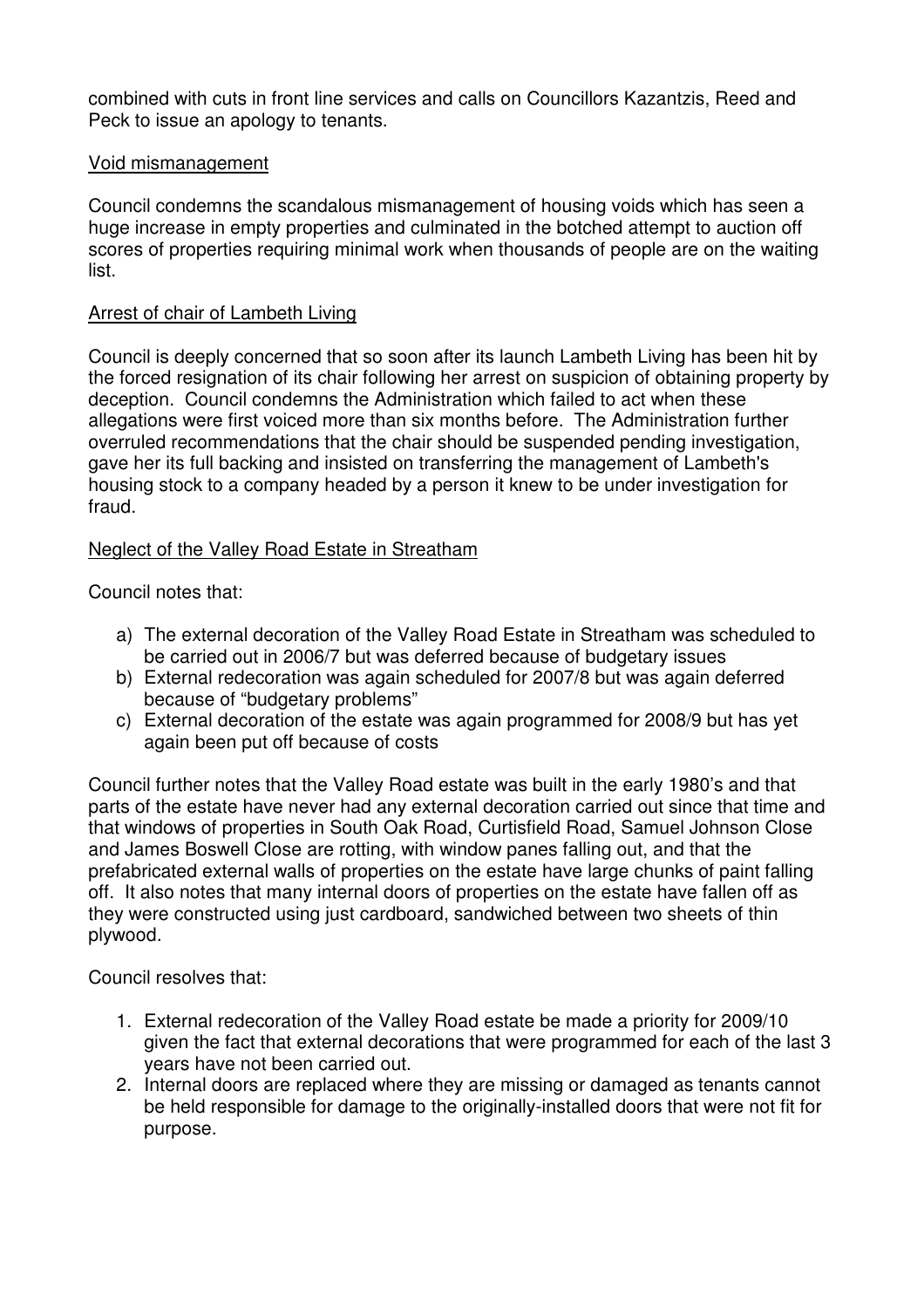# **Amendment 1 – Councillor Jeremy Clyne**

### Additions in Bold

Council notes the broad range of serious concerns being raised by tenants and residents of Lambeth Council Housing:

### Rent increase

Council deplores this Labour Administration's gross incompetence over the past two and half years which has led it to propose a staggering 18 per cent increase in council rents combined with cuts in front line services and calls on Councillors Kazantzis, Reed and Peck to issue an apology to tenants.

**Council notes that at its meeting on January 19 the Labour Cabinet had before it two clear options, neither of which were plainly spelt out to tenants during the rent consultation, namely the proposal to raise rents by £15.01, a staggering increase of 21 per cent, or alternatively if the lower increase of £12.01 were decided a further mid-year increase in rent and/or service charges, or else cuts in services.**

**Council deplores the constant effort by Cabinet members to pull the wool over the eyes of tenants by referring to relatively low rents in Lambeth but failing to mention the relatively high depooled service charges. Council congratulates tenants who have regularly shown that they have grown wise to the Administration's spin and deplores the slanted reporting of the issue in Lambeth Life which similarly referred solely to the level of rent, omitting any reference to high service charges, and not even mentioning the level of the proposed increase.** 

**Council reminds Councillors Reed, Peck and Dickson that Labour inherited a Housing Revenue Account in balance at the end of 2005-06, as confirmed in the October report to Cabinet which they signed off, and that the HRA plunged into the red the following year as a result of Labour's mismanagement. Council calls on Councillor Peck to explain why well into the current year a balanced HRA was being forecast and to explain how this prediction suddenly turned to a forecast deficit of up to £14 million.** 

### Void mismanagement

Council condemns the scandalous mismanagement of housing voids which has seen a huge increase in empty properties and culminated in the botched attempt to auction off scores of properties requiring minimal work when thousands of people are on the waiting list.

**Council is appalled that the number of long-cycle voids at the end of 2008 was 682, a rise of 303 since April. Council calls for an investigation into the criteria employed by officers of Lambeth Housing/Lambeth Living in selecting properties for disposal. Council notes assurances given that properties being put forward for auction were those in worst disrepair, but that investigation by Liberal Democrat members revealed that those properties needed very little work and that the extent of works needed had been exaggerated.**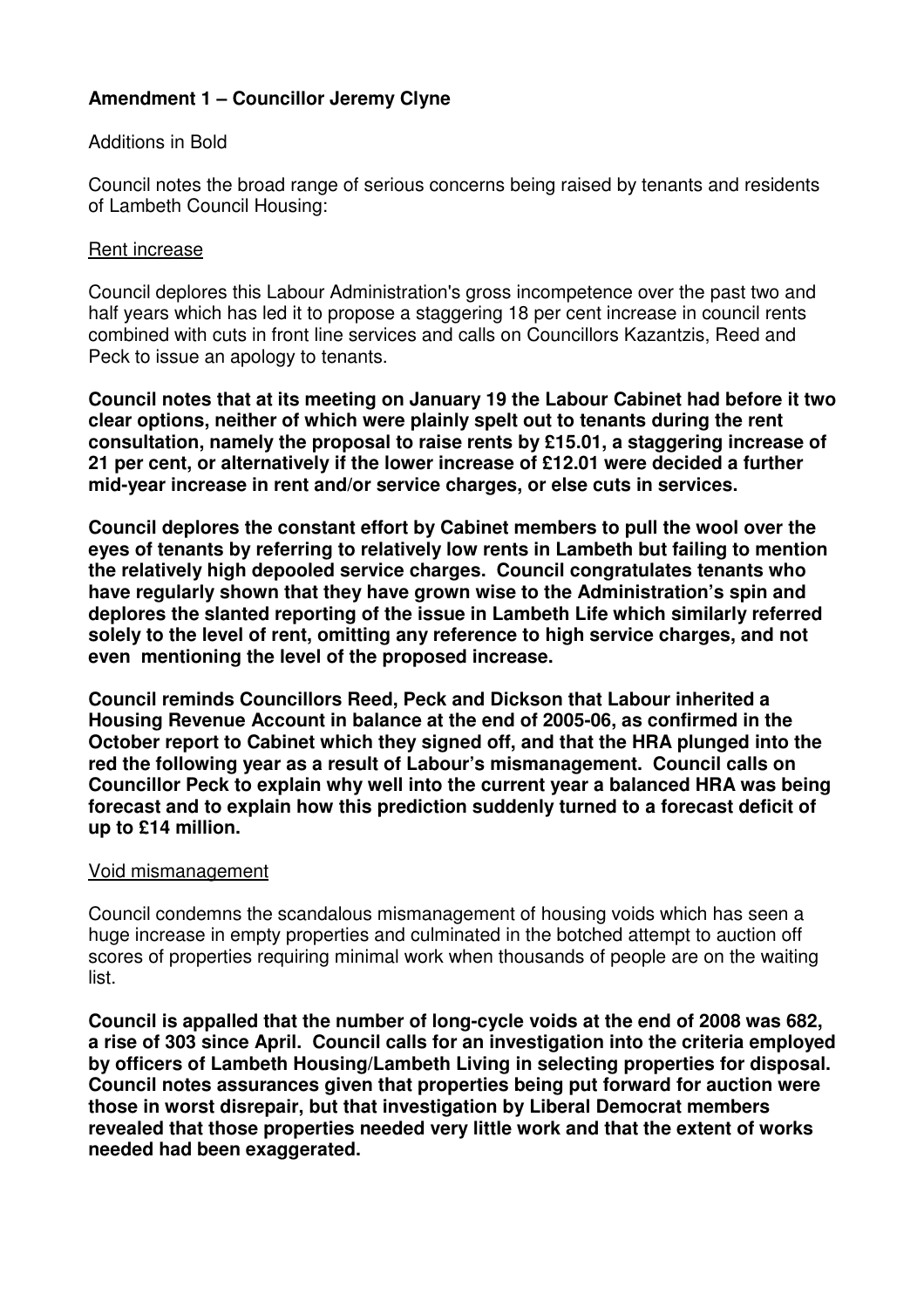### Arrest of chair of Lambeth Living

Council is deeply concerned that so soon after its launch Lambeth Living has been hit by the forced resignation of its chair following her arrest on suspicion of obtaining property by deception. Council condemns the Administration which failed to act when these allegations were first voiced more than six months before. The Administration further overruled recommendations that the chair should be suspended pending investigation, gave her its full backing and insisted on transferring the management of Lambeth's housing stock to a company headed by a person it knew to be under investigation for fraud.

### Neglect of the Valley Road Estate in Streatham

Council notes that:

- a) The external decoration of the Valley Road Estate in Streatham was scheduled to be carried out in 2006/7 but was deferred because of budgetary issues
- b) External redecoration was again scheduled for 2007/8 but was again deferred because of "budgetary problems"
- c) External decoration of the estate was again programmed for 2008/9 but has yet again been put off because of costs

Council further notes that the Valley Road estate was built in the early 1980's and that parts of the estate have never had any external decoration carried out since that time and that windows of properties in South Oak Road, Curtisfield Road, Samuel Johnson Close and James Boswell Close are rotting, with window panes falling out, and that the prefabricated external walls of properties on the estate have large chunks of paint falling off. It also notes that many internal doors of properties on the estate have fallen off as they were constructed using just cardboard, sandwiched between two sheets of thin plywood.

Council resolves that:

- 1. External redecoration of the Valley Road estate be made a priority for 2009/10 given the fact that external decorations that were programmed for each of the last 3 years have not been carried out.
- 2. Internal doors are replaced where they are missing or damaged as tenants cannot be held responsible for damage to the originally-installed doors that were not fit for purpose.

# **Motion 12: Cyclist awareness training (07.01.09)**

### **Councillor Robert Banks**

Council notes the recent initiative to give cyclist awareness training to drivers of dustcarts, minibuses and other HGVs used by Lambeth Council.

Council calls for this scheme to be expanded to any other contractors undertaking work for the council and using such vehicles.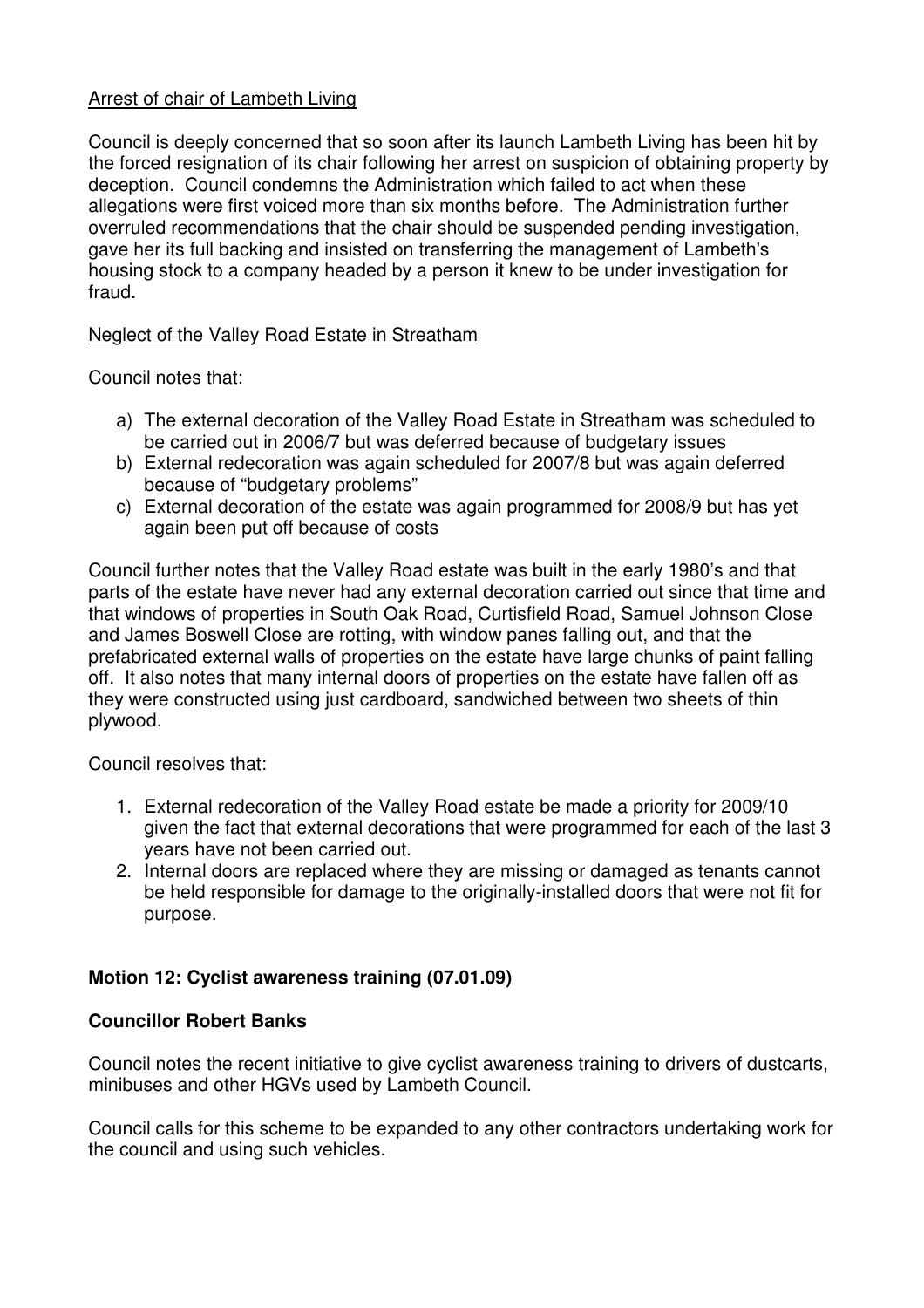Council also calls for planning officers to recommend that contractors or developers given planning permission and using HGVs ensure their drivers undertake cyclist awareness training.

# **Amendment 1 – Councillor Nigel Haselden**

Add to end:

This would add to the excellent ongoing work by the Borough to encourage Lambeth residents to take up cycling in as safe an environment as possible. Lambeth made its commitment clear with the recent appointment of our new Road Danger Reduction Manager to lead on addressing road danger at source and enhancing conditions for the benign transport modes of cycling and walking. Council believes this is the first such appointment by a local authority.

Council notes how this forward thinking contrasts with a recent decision by the Mayor of London to pilot motorcycles' use of TfL bus lanes, adding to the confusion on London's roads and making cyclists feel less safe. Further to this, the planned 900km London Cycle Network (LCN+) has been abandoned as the Mayor of London has halved the expenditure for delivering the LCN+ from £19.7m this year to just £10m next. Council is dismayed by the Mayor's 'strategy' and the negative impact an incomplete network may have on attracting people to take up cycling. Council calls on the Mayor to re-consider both these decisions.

# **Motion 13: Call for Local Listing (07.01.09)**

# **Councillor Brian Palmer**

Following accelerated losses to the historic local built heritage in Lambeth, Council is urged to develop a Local List to protect characterful buildings not deemed of national importance to warrant statutory listing by English Heritage (Listings Grade 1 & 11) but which nonetheless are highly valued by local people and contribute to the quality of the built environment within neighbourhoods. Council urges officers to work with the Borough's knowledgeable amenity societies to draw up a provisional Local List of suitable buildings and structures and to develop policies which dovetail into existing planning policies by recognising the value of older buildings in the local streetscape.

Council notes that many neighbouring boroughs such as Merton and Croydon have had Local Lists for some time, adopt a very proactive policy towards the protection of their built heritage and publish excellently illustrated publications to signal widely and clearly those buildings afforded local protection. In its own publication Merton explains why they have a Local List:

" The main benefit of including a building on the Local List is that the Council has architectural and historical background information to ensure that any development proposals are sympathetic to the building."

The presumption, therefore, is that a building included on this Local List is retained rather than demolished and that a useful purpose is subsequently found for it. Council regrets that within the past year the Pump Masters House next to the Grade 11 Listed Conyer's Road Pumping Station in Streatham was demolished because it had somehow not been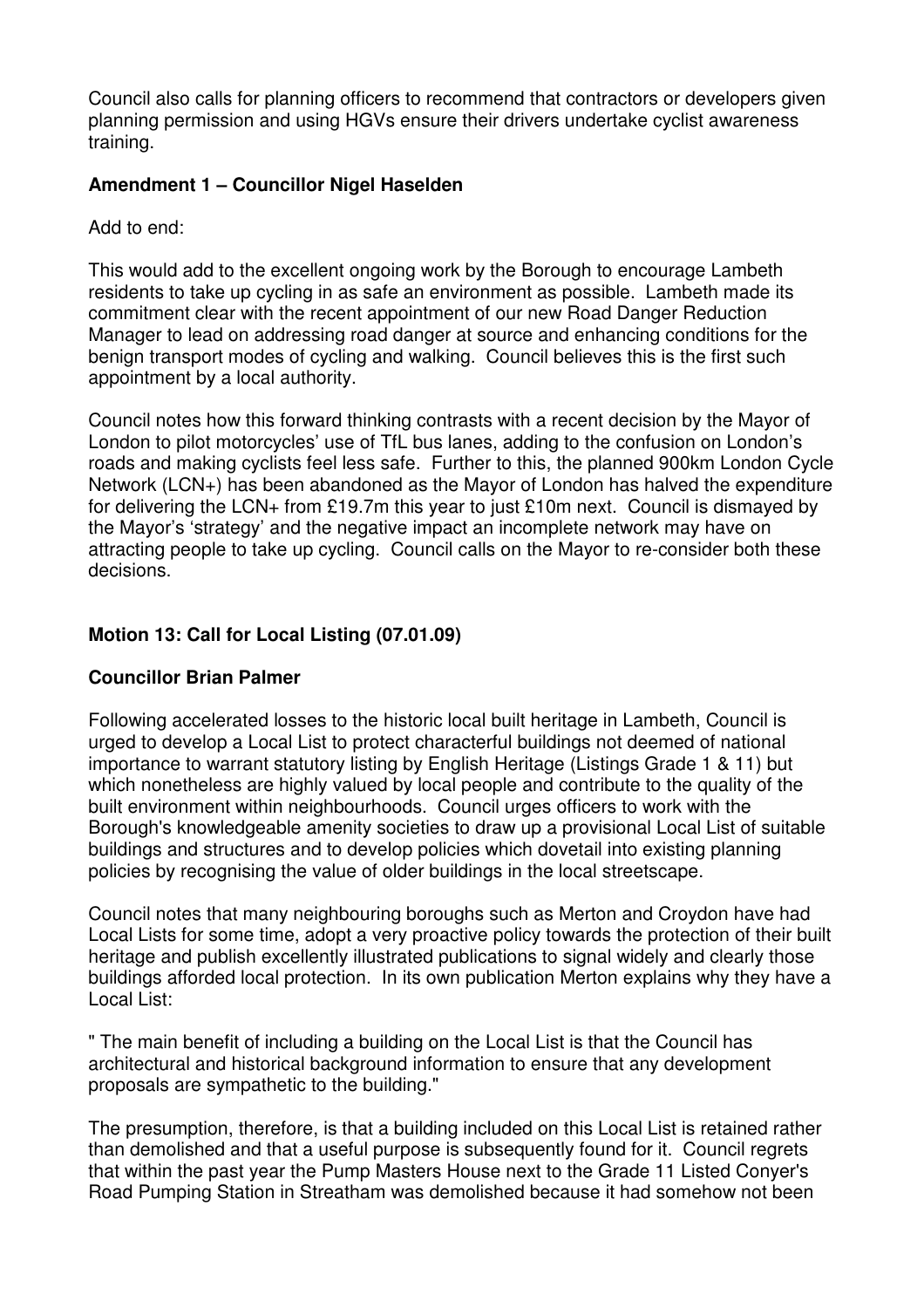Listed by English Heritage (and its perimeter walls and iron fences were only lately added to statutory listing thanks to an eagle-eyed local resident) and that a fine early Victorian detached villa in Palace Road Streatham Hill has since been replaced by a singularly dreary block of apartments, while a nearby Arts & Crafts-style villa with significant historic local associations currently lies derelict and under threat of demolition.

Council calls upon Conservation Officers to prioritise a Local List before other important local buildings disappear simply because the Council lacks the necessary tools and will to afford them the protection they deserve.

Council resolves to instruct the Chief Executive to bring a report to Cabinet within the next three months to formalise the creation of the Lambeth Local List.

### **Amendment 1 – Councillor Lib Peck**

Additions in Bold Deletions in Bold and Underlined

**Following accelerated losses to the historic local built heritage in Lambeth,** Council **is urged to develop had within its Unitary Development Plan powers to develop** a Local List to protect characterful buildings not deemed of national importance to warrant statutory listing by English Heritage (Listings Grade 1 & 11) but which nonetheless are highly valued by local people and contribute to the quality of the built environment within neighbourhoods.

Council **urges requests** officers to **report back to the Cabinet Member for Housing and Regeneration on progress around the development of the Local List, and in drawing up a List to involve the work with the** Borough's knowledgeable amenity societies**. Council also notes the comparison with Merton and Croydon and requests that Lambeth officers discuss with them the benefits/constraints of operating such a List. to draw up a provisional Local List of suitable buildings and structures and to develop policies which dovetail into existing planning policies by recognising the value of older buildings in the local streetscape.**

**Council notes that many neighbouring boroughs such as Merton and Croydon have had Local Lists for some time, adopt a very proactive policy towards the protection of their built heritage and publish excellently illustrated publications to signal widely and clearly those buildings afforded local protection. In its own publication Merton explains why they have a Local List:**

**" The main benefit of including a building on the Local List is that the Council has architectural and historical background information to ensure that any development proposals are sympathetic to the building."**

**The presumption, therefore, is that a building included on this Local List is retained rather than demolished and that a useful purpose is subsequently found for it. Council regrets that within the past year the Pump Masters House next to the Grade 11 Listed Conyer's Road Pumping Station in Streatham was demolished because it had somehow not been Listed by English Heritage (and its perimeter walls and iron fences were only lately added to statutory listing thanks to an eagle-eyed local resident) and that a fine early Victorian detached villa in Palace Road Streatham Hill has since been replaced by a singularly dreary block of apartments, while a nearby**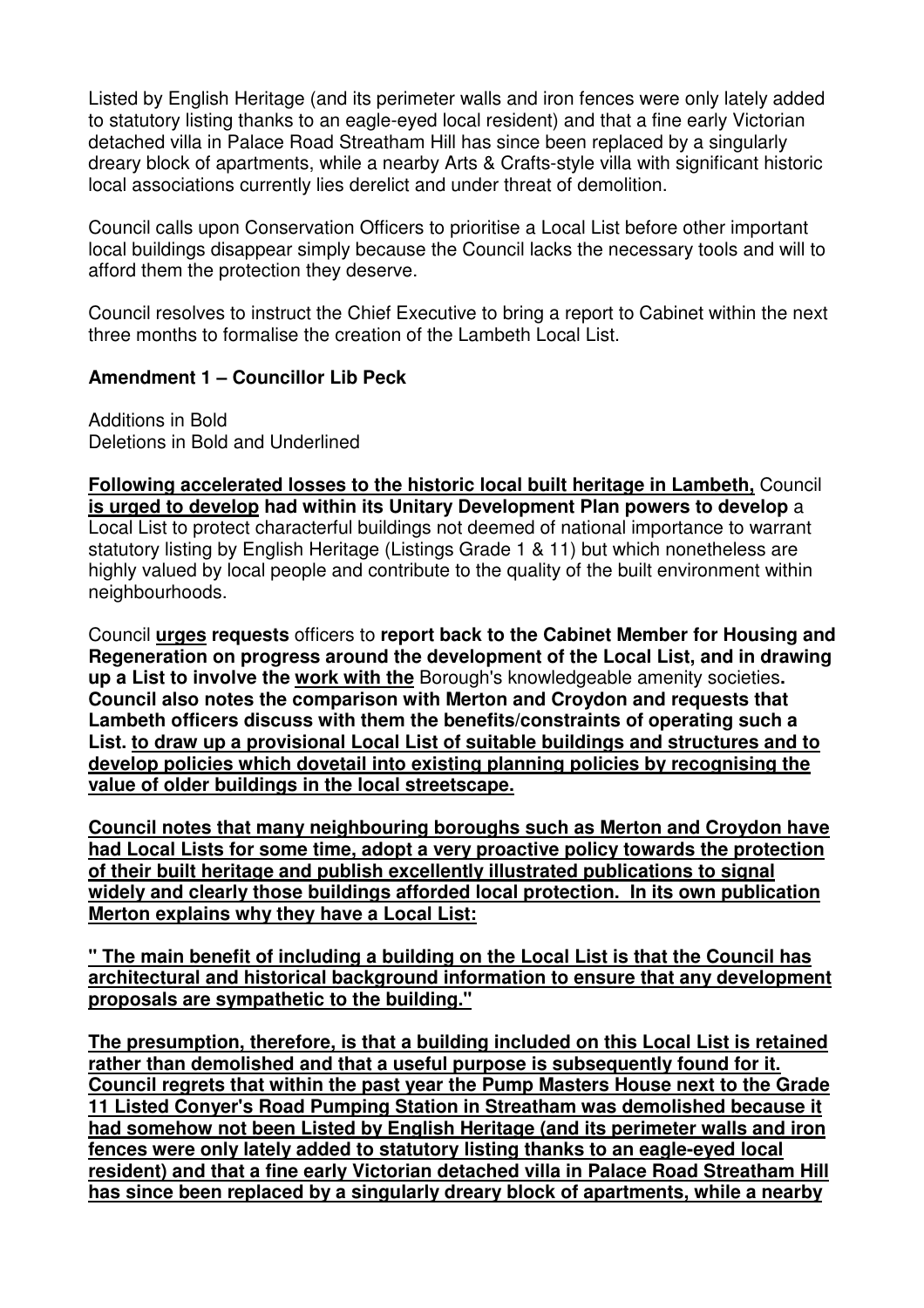**Arts & Crafts-style villa with significant historic local associations currently lies derelict and under threat of demolition.**

**Council calls upon Conservation Officers to prioritise a Local List before other important local buildings disappear simply because the Council lacks the necessary tools and will to afford them the protection they deserve.**

### **Council resolves to instruct the Chief Executive to bring a report to Cabinet within the next three months to formalise the creation of the Lambeth Local List.**

**Council further notes the comparison drawn in this month's Planning Gazette between Lambeth and other London boroughs. Under the heading Bad Boy Turned Good, the article praises Lambeth's improvements in planning over the last two years, cites the fact that Lambeth was in the top quartile for planning performance in the first six months of 2008, and draws attention to the fact that we reached all our planning decisions within the 13 week-deadline.** 

**Council would like to congratulate the planning officers whose hard work has lead to this very notable achievement.** 

# **Motion 14: Streatham High Road and Streatham Hill (07.01.09)**

# **Councillor Roger Giess**

This Council notes with concern the serious neglect of Streatham High Road and Streatham Hill by the Labour Administration over the last two and a half years.

It notes in particular:

- The failure of the Council to progress any of the JVA Grimley retail consultancy work which had been commissioned by the Streatham Area Committee and which was reported to the Streatham Area Committee prior to May 2006, giving valuable market information on retail chain interest in Streatham
- The failure of the Council to ensure that the work to improve the A23 through Streatham that was promised by TfL for implementation in Spring 2006 was progressed
- The failure of the Council to follow up on the £200k shopfront improvement scheme which delivered nearly 100 shopfront improvements prior to May 2006
- The failure to provide any proper scrutiny of the expenditure of the £500,000 capital expenditure set aside for Streatham High Road improvements in the 2005/6 budget, half of which has disappeared without any demonstrable outcomes
- The abolition by the Labour Administration of all the democratic structures in Streatham including the Streatham Area Committee
- The abolition by the Labour Administration of the Streatham Town Centre Team

It further notes that since May 2006 there has been a tripling of the number of empty shops on Streatham High Road/Streatham Hill and the further threat posed to the vitality of the High Road by the current economic recession which has already seen the closure of Woolworths and further shops at risk of closure.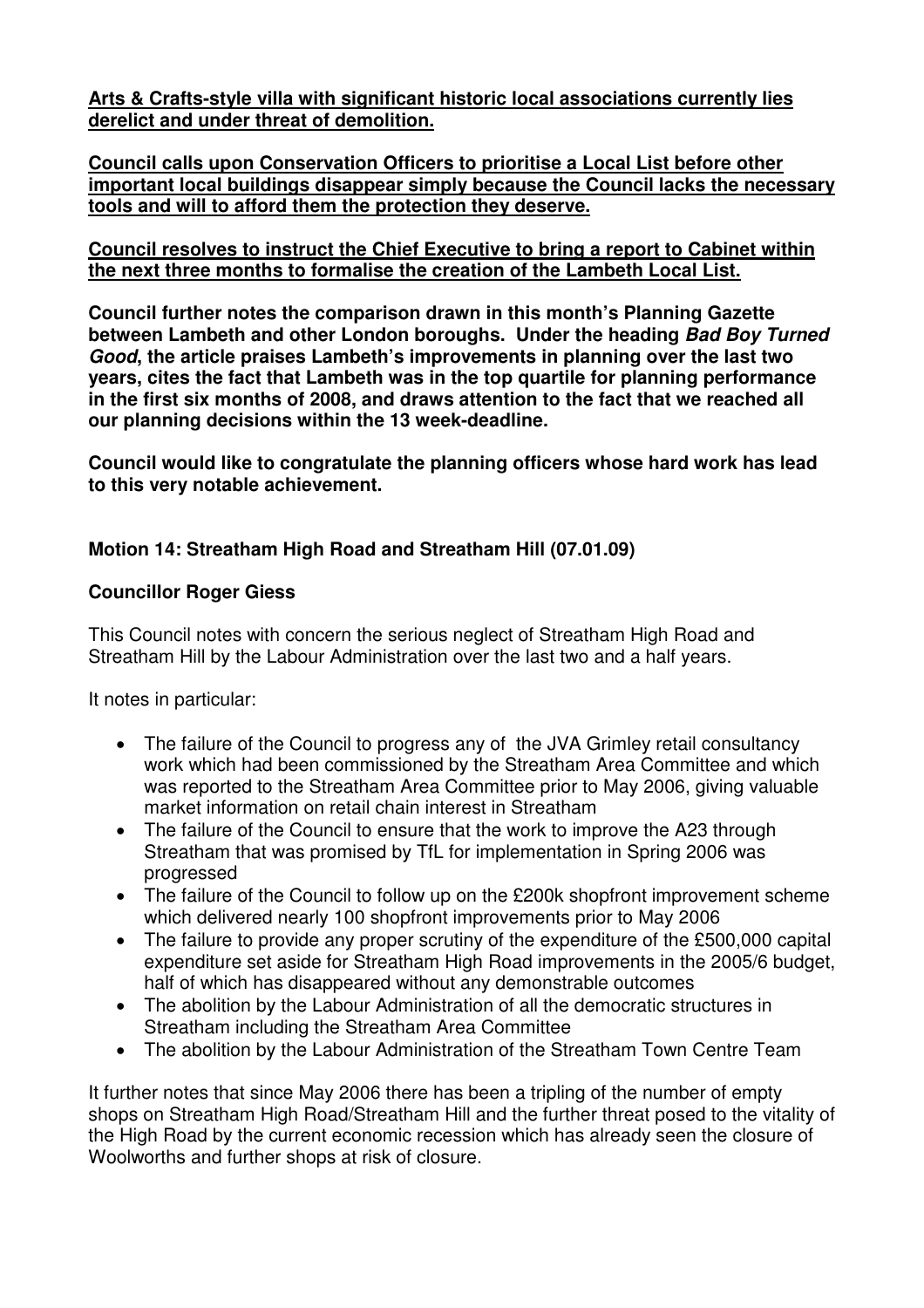Council notes the recent "Future Streatham" Masterplan consultation which has been carried using consultants at a cost of £120,000 with airy fairy ideas that are meant to be visionary long term plans to be delivered over a 15 year timescale and which include proposals to build on Streatham's only public car park.

It believes instead that urgent action is required to save the High Road. Council therefore requests officers urgently to:

- progress the plans for environmental improvements on the High Road and removal of the central barriers - proposals which were supposed to have been carried out starting in Spring 2006 but have yet to be implemented
- work with and provide advice to independent retailers on the High Rd/Streatham Hill to help them cope with the current difficult economic circumstances
- pursue the plans for the Streatham Hub development for which there has been little discernible progress over the past few years
- lobby Marks and Spencers and Waitrose to persuade them to take on the empty Woolworths premises in order to provide a new anchor store for Streatham
- consider other urgent measures to help retailers and small businesses in the area.

# **Amendment 1 – Councillor Julian Heather**

Add to end:

- Work on attracting new chains / brand name retailers, using specialist retail consultants (cf the 2005 JVA Grimley report)
- Talk to, and work with, the existing brand name retailers (eg WH Smith) to ensure they remain in Streatham in order to protect the core shopping area
- Consult with local Streatham residents who do not currently use the High Road to find out what is needed to make them shop in/use Streatham High Road and Streatham Hill and act on the findings
- Abandon Council plans to build on the Leigham Court Road car park as proposed in the Streatham Masterplan documents as it is Streatham's only public car park
- Abandon Council plans for a 24 hour economy in Streatham as proposed in the recent briefing for Councillors

# **Amendment 2 – Councillor Lib Peck**

Additions in Bold Deletions in Bold and Underlined

This Council notes with concern the **problems experienced by many High Streets across the country including serious neglect of** Streatham High Road and Streatham Hill **by the Labour Administration over the last two and a half years**.

**However, Council welcomes this administration's focus on business, regeneration and growth – highlighted by Lambeth's first ever Cabinet Member for Employment and Enterprise – and notes the sharp contrast with the previous Lib Dem administration who gave little attention to these areas.**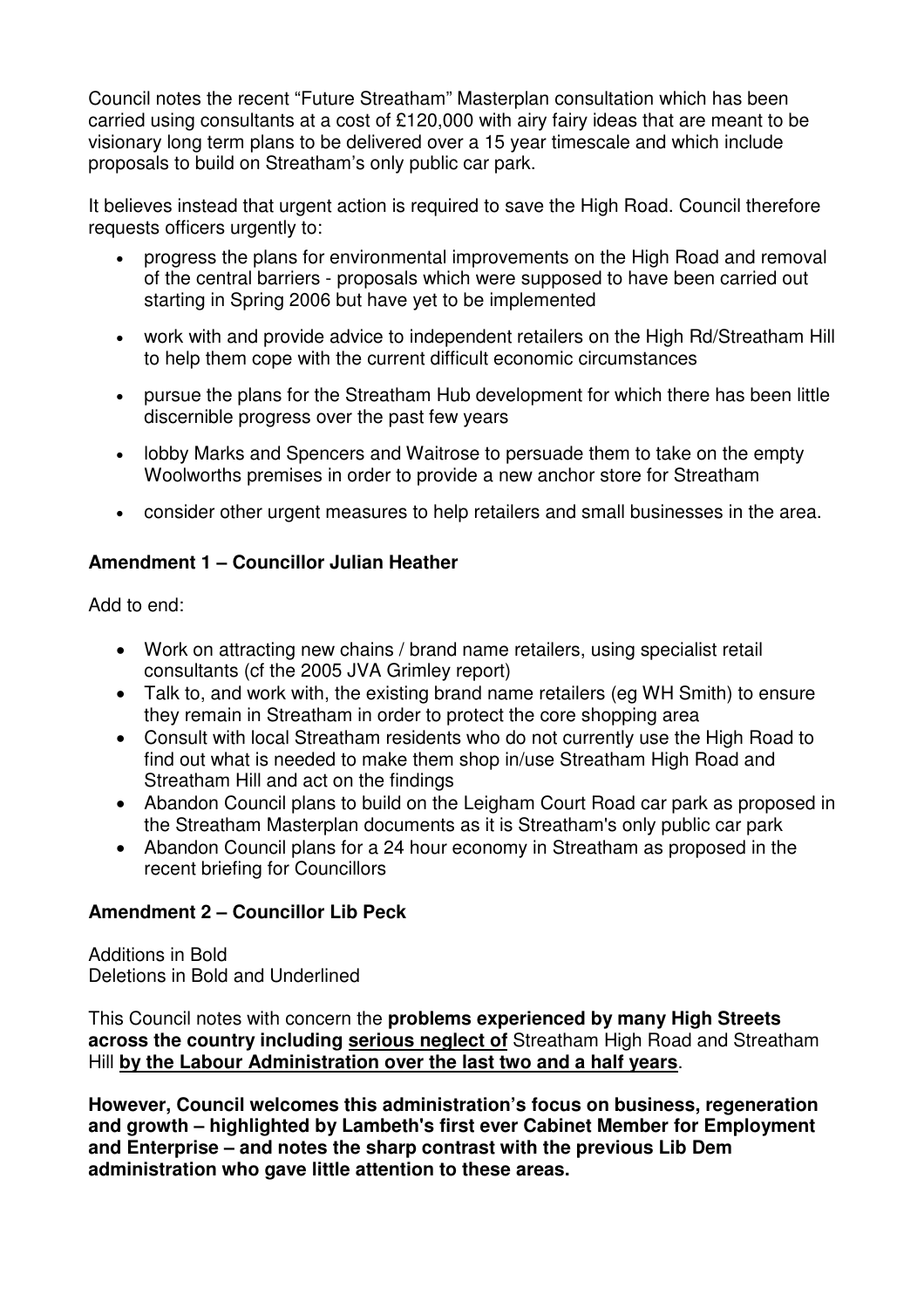It notes in particular:

- **Retail studies, which have been done across the Borough, including Streatham, that have fed directly into the Local Development Framework**
- **The Streatham Masterplan which offers a significant opportunity to regenerate Streatham with real input from the community and local businesses.**
- **The commitment shown to local shops as soon as this administration took office, for example, the Streatham Hill shops, which were taken off the council's disposal list and sold to the existing shopkeepers instead.**
- **The appointment of the town centre management services in Streatham to explore and deliver key regeneration activities in Streatham**
- **The planned Streatham Expo, revitalisation of the Streatham Forum and support offered to Streatham festival and other community initiatives.**
- **The failure of the Council to progress any of the JVA Grimley retail consultancy work which had been commissioned by the Streatham Area Committee and which was reported to the Streatham Area Committee prior to May 2006, giving valuable market information on retail chain interest in Streatham**
- **The failure of the Council to ensure that the work to improve the A23 through Streatham that was promised by TfL for implementation in Spring 2006 was progressed**
- **The failure of the Council to follow up on the £200k shopfront improvement scheme which delivered nearly 100 shopfront improvements prior to May 2006**
- **The failure to provide any proper scrutiny of the expenditure of the £500,000 capital expenditure set aside for Streatham High Road improvements in the 2005/6 budget, half of which has disappeared without any demonstrable outcomes**
- **The abolition by the Labour Administration of all the democratic structures in Streatham including the Streatham Area Committee**
- **The abolition by the Labour Administration of the Streatham Town Centre Team**

**It further notes that since May 2006 there has been a tripling of the number of empty shops on Streatham High Road/Streatham Hill and the further threat posed to the vitality of the High Road by the current economic recession which has already seen the closure of Woolworths and further shops at risk of closure.**

**Council notes the recent "Future Streatham" Masterplan consultation which has been carried using consultants at a cost of £120,000 with airy fairy ideas that are meant to be visionary long term plans to be delivered over a 15 year timescale and which include proposals to build on Streatham's only public car park.**

**It believes instead that urgent action is required to save the High Road. Council therefore requests officers urgently to:**

**This administration continues to prioritise Streatham as an important and vibrant town centre and will continue to press officers to:**

• **Work with TfL to resolve the delays in TfL plans to improve the A23 through Streatham.**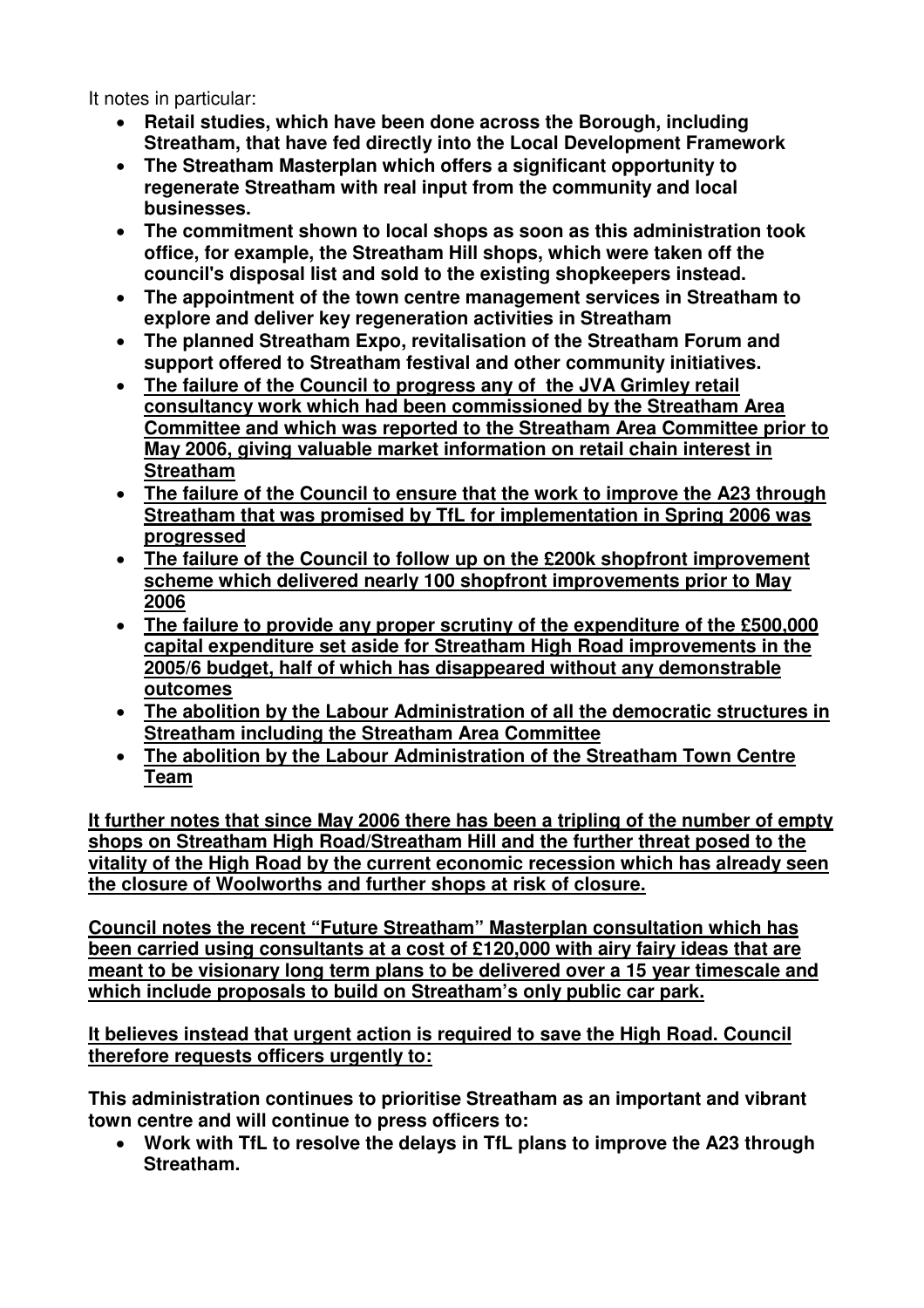- **Progress the plans for environmental improvements on the High Road and removal of the central barriers - proposals which were supposed to have been carried out starting in Spring 2006 but have yet to be implemented**
- **Continue to** work with and provide advice to independent retailers on the High Rd/Streatham Hill to help them cope with the current difficult economic circumstances
- **Pursue the plans for the Streatham Hub development for which there has been little discernible progress over the past few years**
- **Build on the work already done for the Streatham Hub development, which will rejuvenate the area and bring new leisure facilities to Streatham at a time when councils such as Southwark are cutting these services.**
- **Create an Action Plan to complement the Streatham Masterplan**
- **Work with developers to bring more retail to Streatham High Road/ Streatham Hill**
- **Lobby Marks and Spencers and Waitrose to persuade them to take on the empty Woolworths premises in order to provide a new anchor store for Streatham**
- Consider other urgent measures to help retailers and small businesses in the area **and build on the recommendations of the Credit Crunch Taskforce report.**

# **Motion 15: Making best use of resources (07.01.09)**

# **Councillor Faye Gray**

Council notes:

- 1. That residents of the Ashmole Estate were left without heating and hot water for two days over the Christmas and New Year break following the failure of the Sirinham Point boiler, and that the boiler had broken down earlier in December, again depriving many residents of heat and hot water.
- 2. That the South Lambeth Library also had to close its doors to library users on several occasions in December owing to the boiler there breaking down
- 3. That users of Vauxhall Park have seen their fountain switched off this autumn as a desperate cost saving measure
- 4. That at the same time a series of glossy ward newsletters are planned by the council

Council believes that it is a far better use of resources if the money spent in distributing and printing the leaflets in Oval ward are put towards these three very important local projects instead, which will help the residents of the Ashmole Estate to get heat and hot water, the users of the South Lambeth library to get heating, and get the fountain switched back on, and that it would be a far better way of promoting the council's reputation and image to local people if this happens.

# **Amendment 1 – Councillor Steve Reed**

Additions in Bold Deletions in Bold and Underlined

Council notes: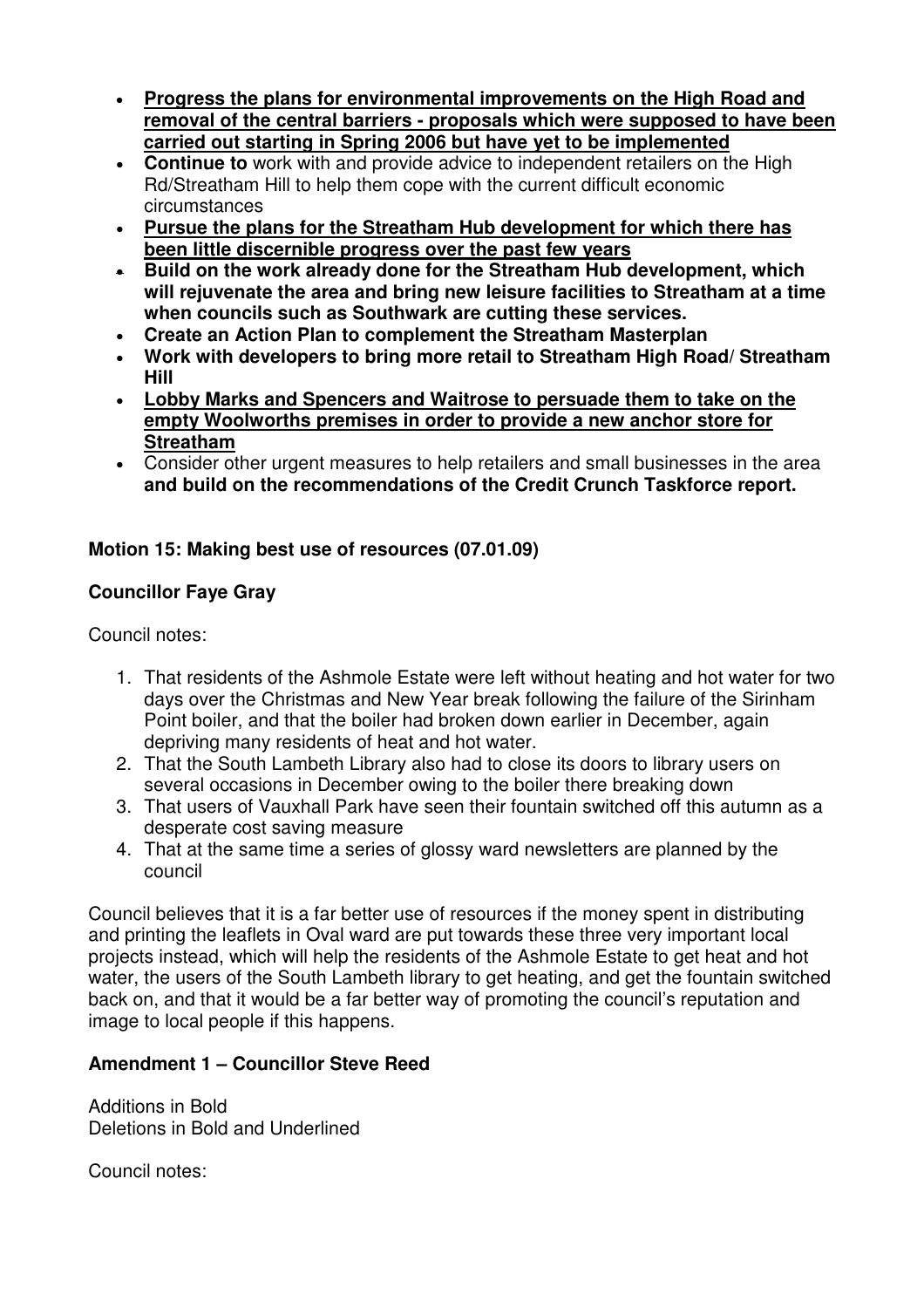- **1. That residents of the Ashmole Estate were left without heating and hot water for two days over the Christmas and New Year break following the failure of the Sirinham Point boiler, and that the boiler had broken down earlier in December, again depriving many residents of heat and hot water.**
- **2. That the South Lambeth Library also had to close its doors to library users on several occasions in December owing to the boiler there breaking down**
- **3. That users of Vauxhall Park have seen their fountain switched off this autumn as a desperate cost saving measure**
- 1. That **at the same time a series of glossy** ward newsletters are planned by the council
- **2. That these are being produced in partnership with the Safer Neighbourhoods Panels as part of their work to reduce the fear of crime.**
- **3. That the DCLG's recently published draft Code of Recommended Practice on Local Authority Publicity states "it is important for the health of local democracy that citizens are aware of how decisions are made at the local level, and who is making them. To aid this, we consider that councils should be able to help publicise the role of the activities of the authority and the activities of individual councillors to help promote democracy in the community."**

Council believes **that it is a far better use of resources if the money spent in distributing and printing the leaflets in Oval ward are put towards these three very important local projects instead, which will help the residents of the Ashmole Estate to get heat and hot water, the users of the South Lambeth library to get heating, and get the fountain switched back on, and that it would be a far better way of ward newsletters are just one** way of promoting the council's reputation and **work image** to local people **and helping residents get the information and services they need from the council when they need it. Council regrets that Lib Dem councillors in Lambeth do not want to help residents contact their councillors and notes that in neighbouring Lib Dem-run Southwark the council spends 300% more on communications than Labour-led Lambeth. if this happens.**

# **Motion 16: Outcome of serious case review (07.01.09)**

# **Councillor Clive Bennett**

Following the dreadful reports of child abuse in the London Borough of Haringey, Council is now deeply concerned with the news that Lambeth have been given a rating of inadequate following the recent review of a serious case review carried out in Lambeth. This makes for disturbing reading and is particularly alarming since members were given firm assurances at Cabinet on November 17th that Lambeth Council had received only good reports with no need for concern.

# **Amendment 1 – Councillor Paul McGlone**

Additions in Bold Deletions in Bold and Underlined

Following the dreadful reports of the abuse **and death** of a child in the London Borough of Haringey, **Council is now deeply concerned with the news that Lambeth have been given a rating of inadequate following the recent review of a serious case review**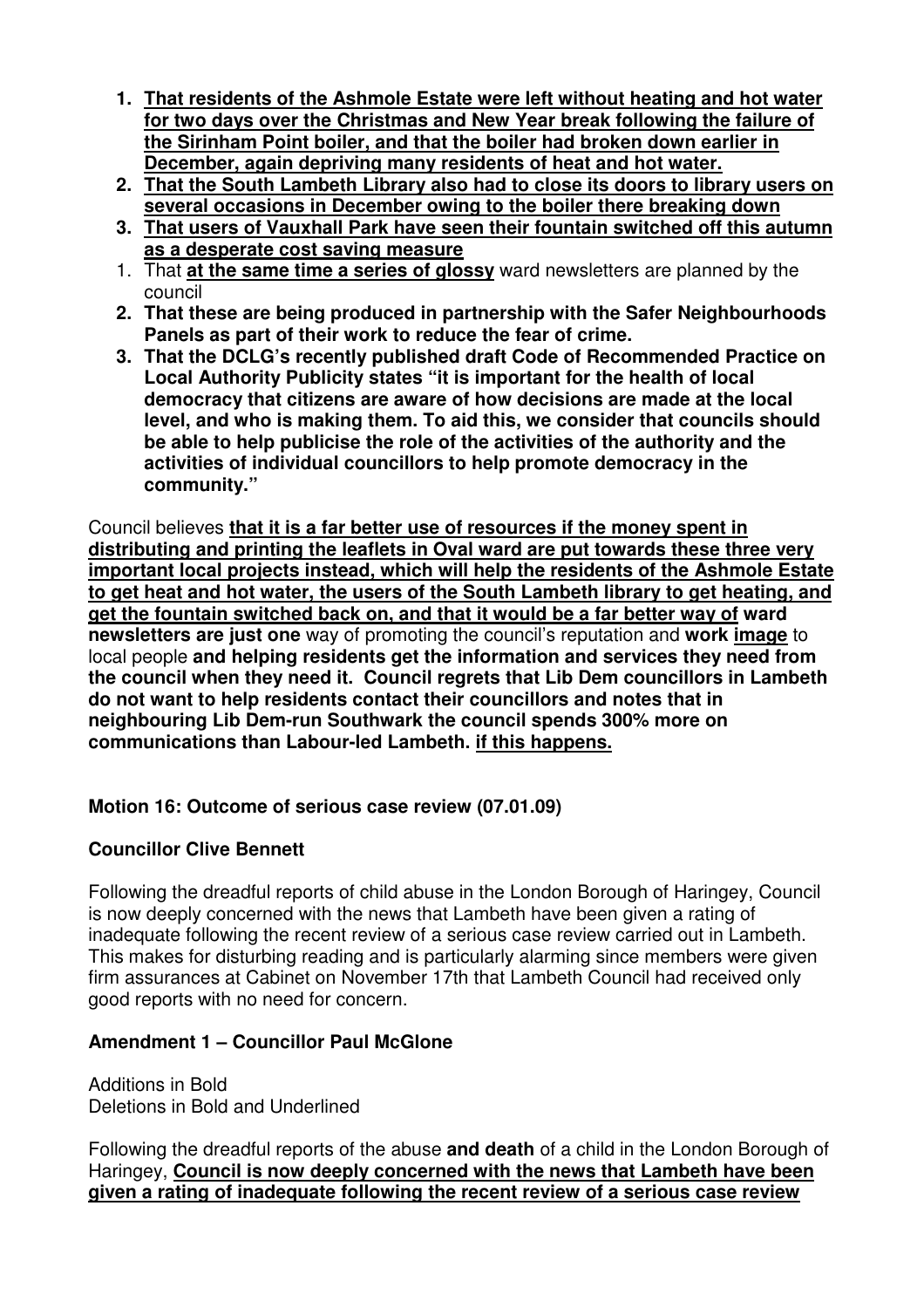**carried out in Lambeth. This makes for disturbing reading and is particularly alarming since members were given firm assurances at Cabinet on November 17th that Lambeth Council had received only good reports with no need for concern. Council is concerned that within Ofsted's 'Learning lessons, taking action' report, published on 1st December, evaluating serious case reviews (SCRs) in the year to 31 March 2008 that one such case in Lambeth was given a rating of inadequate.** 

**Council notes the Secretary of State has asked each Local Safeguarding Children's Board responsible for a SCR which was judged inadequate to convene a panel, to be chaired by an independent person, to reconsider that review.** 

**Council re-emphasises that Lambeth's case relates to a 16 year old child in care who tragically committed suicide in March 2006. The report of this review was published on 23.8.07 and the 'inadequacy' refers only to a professional summary of that detailed review and not its content, done some 16 months after the sad death. This will be independently reviewed and a report must be sent to the Secretary of State by the end of February 2009.** 

**Council recognises the concern of members from all and agrees that all parties should work together to make children safe in Lambeth, reaffirming the convention of putting safeguarding of children beyond party politics and further agrees that responses to the death in Haringey of 'Baby P' should measured and based on facts.** 

# **Motion 17: Brixton Recreation Centre - sauna (07.01.09)**

### **Councillor Dianna Braithwaite**

Council expresses its concern that there has been no progress in reopening the sauna at Brixton Recreation Centre, which has been closed for over 7 months since 1<sup>st</sup> June 2008, despite the promises that were given at the Environment Scrutiny Meeting held at the Brixton Rec on 13<sup>th</sup> November 2008.

It notes the written response given to the Public Notice Question at the Environment Scrutiny Meeting, which stated that what was supposed to happen was the "production of a full feasibility report and risk assessment and that part of that assessment to be completed by the operator, would involve consultation with users, and again this would be undertaken by GLL. Subsequent to correspondence we have clarified our expectation to the contactor to undertake a consultation with Brixton Recreation Centre (BRC) users including the BRC user group as a matter of urgency, providing a report to the Council of the results and proposals to reopen the health suite by no later than 11th November 2008. An equalities impact assessment will be undertaken by the council in line with council policies once the proposals from GLL are received".

Despite this assurance, Council further notes that:

- 1. The sauna closed on  $1<sup>st</sup>$  June.
- 2. GLL was thereafter supposed to reopen the sauna no later than  $11<sup>th</sup>$  November.
- 3. As at  $7<sup>th</sup>$  January 2009 the sauna has still not reopened.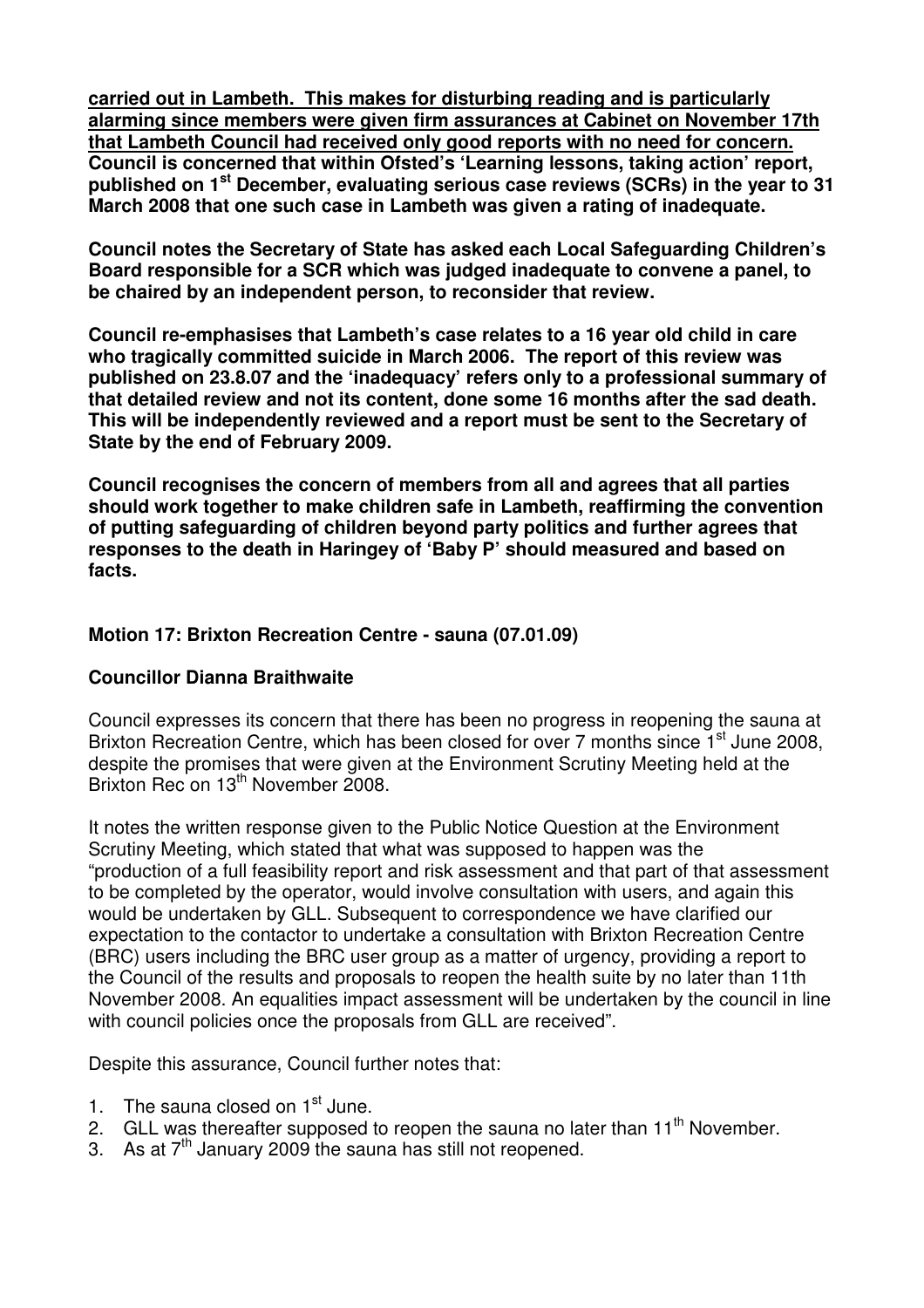Council expresses its serious concern over the ability of Lambeth to both monitor the GLL contract and to ensure that leisure services are maintained and delivered to users as per that contract and as per the expectations of residents and Councillors.

It therefore calls on the Chief Executive to intervene to ensure that the sauna at Brixton Rec reopens without any further delays.

# **Amendment 1 – Councillor Mark Bennett**

Additions in Bold Deletions in Bold and Underlined

Council expresses its concern **that there has been no progress the slow progress** in reopening the sauna at Brixton Recreation Centre, **which has been closed for over 7 months since 1st June 2008 since its closure for safety reasons since July 2008, despite the promises that were given at the Environment Scrutiny Meeting held at the Brixton Rec on 13th November 2008**. **Council notes that following the saunas closure, on the advice of the police, leisure contractor, GLL was instructed to carry out a full consultation and appropriate risk assessments.**

**It Council further** notes the written response given to the Public Notice Question at the Environment Scrutiny Meeting **on 13th November 2008**, which stated that what was supposed to happen was the "production of a full feasibility report and risk assessment and that part of that assessment to be completed by the operator, would involve consultation with users, and again this would be undertaken by GLL. Subsequent to correspondence we have clarified our expectation to the contactor to undertake a consultation with Brixton Recreation Centre (BRC) users including the BRC user group as a matter of urgency, providing a report to the Council of the results and proposals to reopen the health suite by no later than 11th November 2008. An equalities impact assessment will be undertaken by the council in line with council policies once the proposals from GLL are received".

Despite this assurance, Council further notes that:

- 1. **The sauna closed on 1st June The sauna continues to be closed**.
- 2. GLL was **thereafter supposed instructed** to reopen the sauna no later than 11th November.
- 3. As at 7th January 2009 the sauna has still not reopened **despite intervention and offers of assistance from Lambeth officers to carry out the necessary consultation**.

Council **expresses its serious concern over the ability of Lambeth to both monitor the GLL contract calls upon the Cabinet Member for Culture, Leisure and Sport and the Divisional Director of Cultural Services to meet urgently with GLL to resolve all contractual and other issues around the sauna so that it may reopen as soon as possible** and to ensure that leisure services are maintained and delivered to users as per **that the terms of the** contract and as per the expectations of residents and Councillors.

**It therefore calls on the Chief Executive to intervene Council expects all commercial contracts to be monitored rigorously and in the case of the leisure contract, effective action to be taken by Lambeth officers and GLL** to ensure that the sauna at Brixton Rec reopens without any further delays.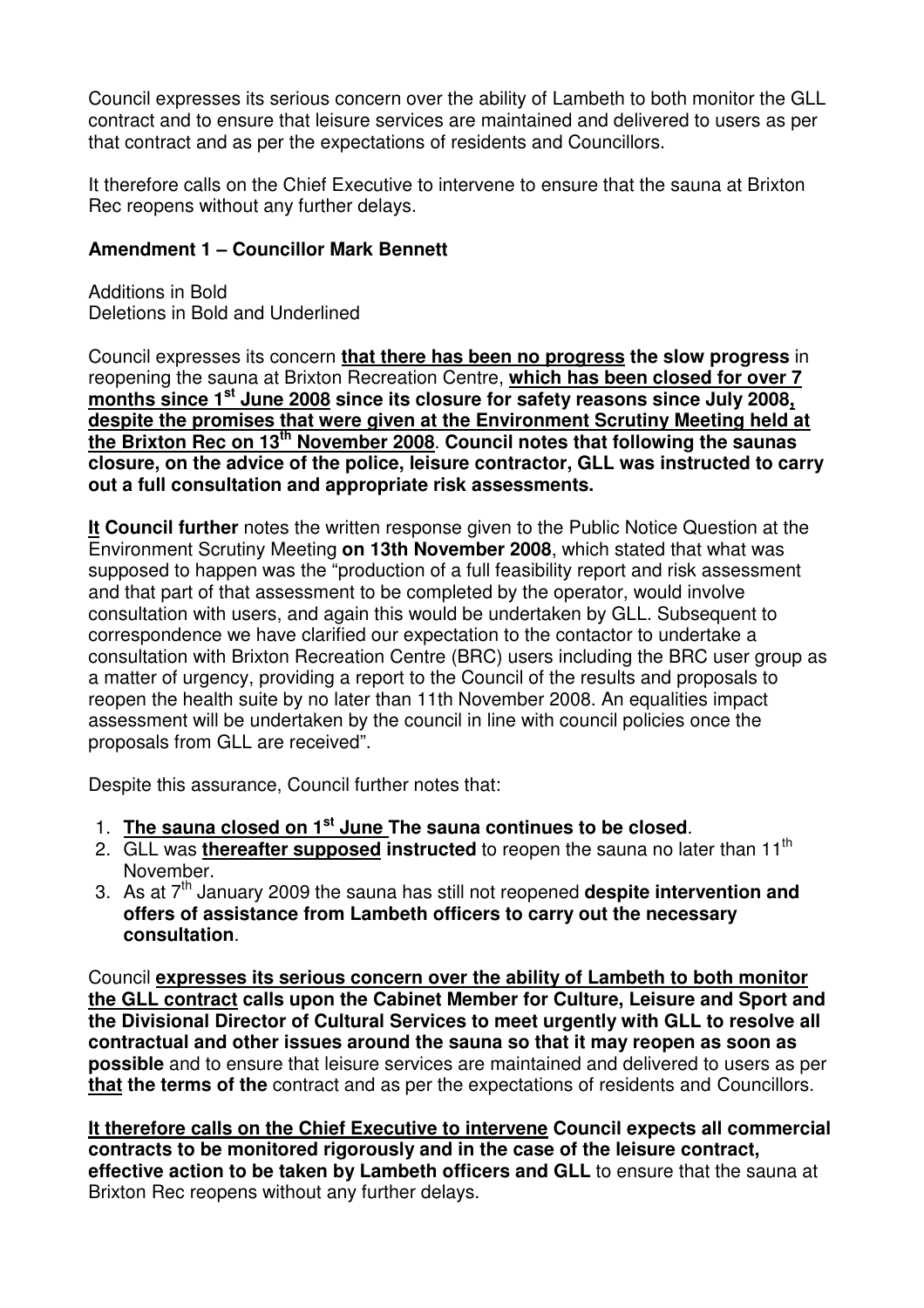### **Motion 18: Lambeth Police South Sub Command: Crime Prevention personnel (07.01.09)**

### **Councillor Peter Truesdale**

Council expresses its concern that since the retirement of the previous postholders there are currently no Crime Prevention Officers or Crime Prevention Reduction Advisers in the Lambeth Police South Sub Command covering Brixton, Streatham and Norwood.

It also notes the recent steep rise in burglaries in the South Sub Command area

It further notes that £50,000 of Council funding that was destined for "target hardening" in relation to burglary prevention work has gone unspent because of the lack of specialist Crime Prevention Officers and Crime Prevention Reduction Advisers.

Council resolves that Lambeth Council officers raise this issue at the next Safer Lambeth Partnership meeting to ensure that Lambeth Police fill the vacant Crime Prevention posts as a matter of urgency to ensure that the vital work of crime prevention reduction is properly delivered in Lambeth and to ensure that no further funding opportunities are missed.

### **Amendment 1 – Councillor Donatus Anyanwu**

Additions in Bold

**Council acknowledges that since 2003/04 Lambeth have seen a 30% reduction in overall crime within the borough. Council also acknowledges that Residential Burglary rates for Lambeth continue to show a reduction that is greater than the London average. Council congratulates the Metropolitan Police Service, Safer Lambeth for delivering year on year reductions in crime rates and further congratulates the Labour Administration for their continuing strong leadership and tough message on crime. However**, council expresses its concern that since the retirement of the previous postholders there are currently no Crime Prevention Officers or Crime Prevention Reduction Advisers in the Lambeth Police South Sub Command covering Brixton, Streatham and Norwood.

It also notes the recent steep rise in burglaries in the South Sub Command area

It further notes that £50,000 of Council funding that was destined for "target hardening" in relation to burglary prevention work has gone unspent because of the lack of specialist Crime Prevention Officers and Crime Prevention Reduction Advisers.

Council resolves that Lambeth Council officers raise this issue at the next Safer Lambeth Partnership meeting to ensure that Lambeth Police fill the vacant Crime Prevention posts as a matter of urgency to ensure that the vital work of crime prevention reduction is properly delivered in Lambeth and to ensure that no further funding opportunities are missed.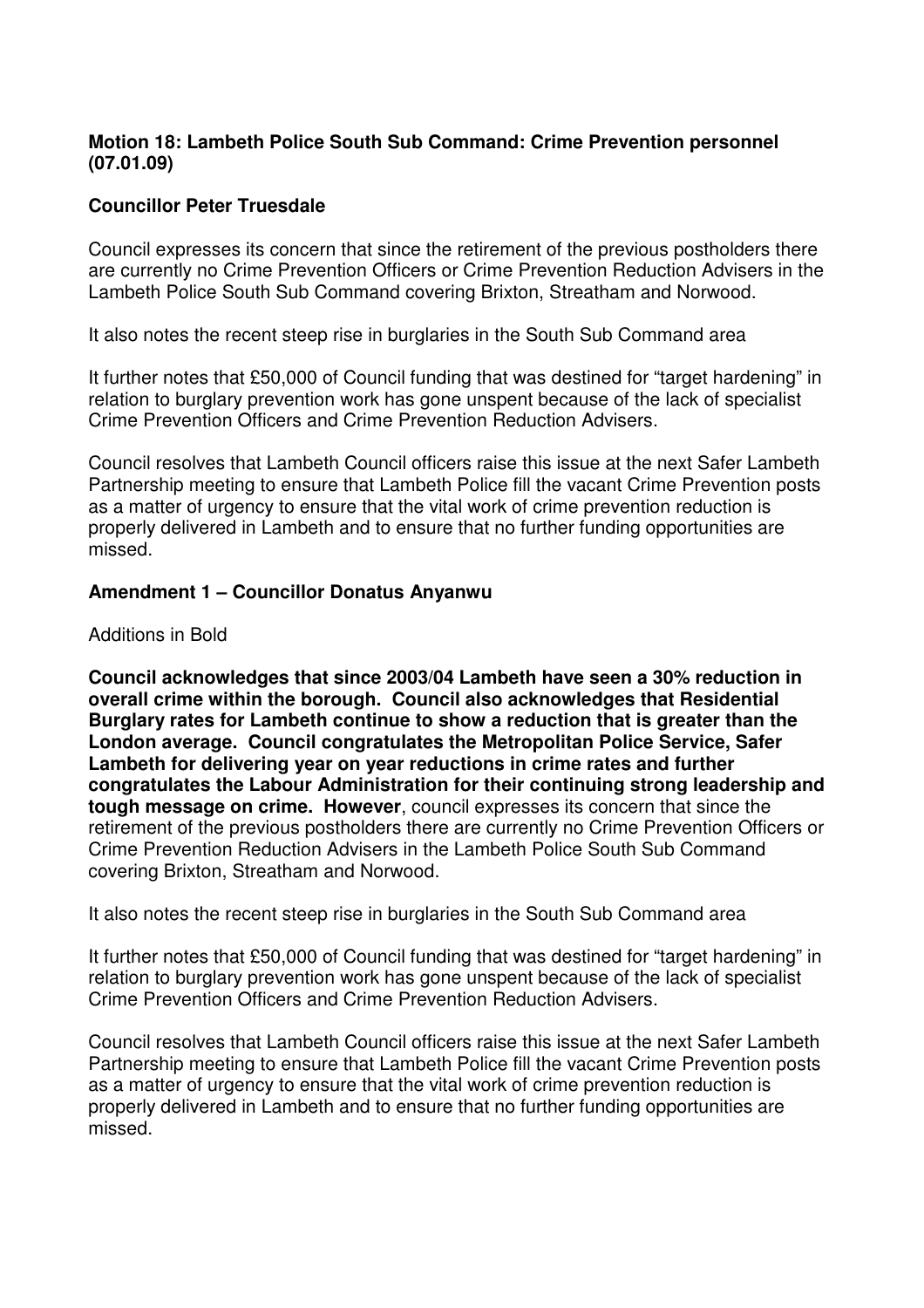**Council further instructs officers to investigate the possibility of training officers in Community Safety to CPDA standard to improve Lambeth's ability to combat burglary.** 

# **Motion 19: Help for Lambeth businesses (07.01.09)**

### **Councillor Darren Sanders**

Council believes Lambeth businesses need to be helped during a recession.

Therefore, Council supports these practical measures to help them out:

- Allocate £250,000 of the 'invest to save' package deriving from Adjustment A to provide match-funding loans of up to £10,000 to Lambeth businesses who are running into trouble with their banks.
- Ensure that interest on these loans is lower than the market rate and allow a repayment holiday of six months.
- Make sure Lambeth settles its bills with all small businesses in 10 days
- Reduce the business parking permit.
- Work with partners in Lambeth First to agree to deliver a plan to protect jobs in Lambeth from the threat of redundancy.

### **Amendment 1 – Councillor John Kazantzis**

Additions in Bold Deletions in Bold and Underlined

Council believes Lambeth businesses need to be helped during a recession.

**Lambeth will have a dedicated Business Desk from February which will provide a support and information hotline for local businesses and since December 2008 Lambeth council has had a commitment to pay small businesses more promptly than standard suppliers.** 

**Council also welcomes the publication of the Credit Crunch Taskforce report and the recommendations to help Lambeth businesses, which include:** 

- **A commitment to work towards reducing the payment time for council suppliers from 30 days to a target of 10 days**
- **Examining ways of maximising awareness of the employment hubs initiative so that benefit to the community and individuals is increased.**
- **Promoting Small Business Rates Relief potentially through Council's internet business page**
- **Providing a focal point for businesses in Lambeth to share ideas for the challenges of the current economic downturn.**
- **Implementing an additional business financial advice service to work alongside the current business team.**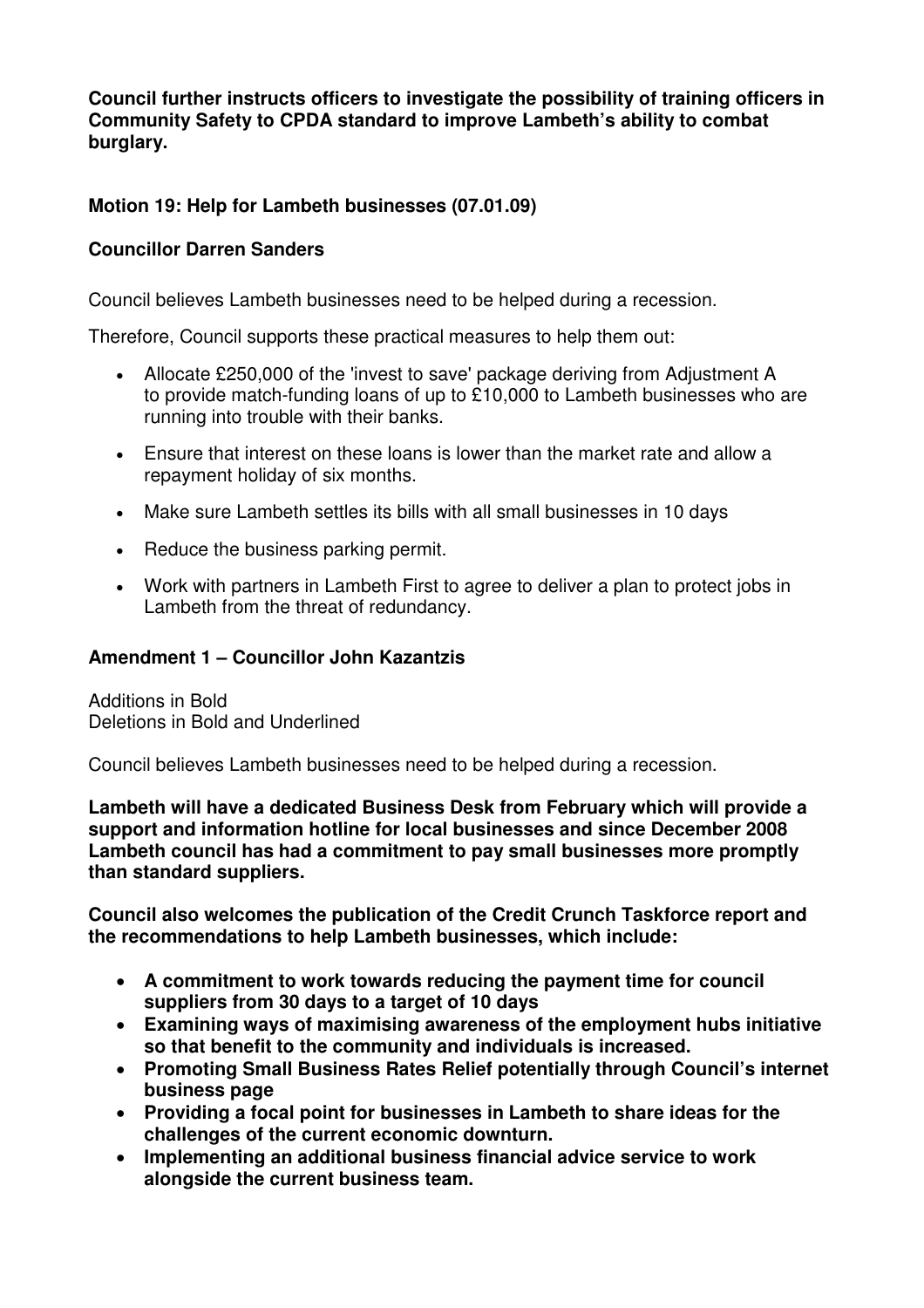• **Developing an anti-poverty strategy to support the council in achieving the vision and objectives set out in the SCS.**

**Therefore, Council supports these practical measures to help them out:**

- **Allocate £250,000 of the 'invest to save' package deriving from Adjustment A to provide match-funding loans of up to £10,000 to Lambeth businesses who are running into trouble with their banks.**
- **Ensure that interest on these loans is lower than the market rate and allow a repayment holiday of six months.**
- **Make sure Lambeth settles its bills with all small businesses in 10 days**
- **Reduce the business parking permit.**
- **Work with partners in Lambeth First to agree to deliver a plan to protect jobs in Lambeth from the threat of redundancy.**

# **Motion 20: Electoral register (07.01.09)**

# **Councillor Gavin Dodsworth**

Council condemns the Labour Administration for falsifying figures which show an increase of 14.1% in the number of extra voters added to the electoral register. It notes that a Lambeth press release PR 678 was issued on  $11<sup>th</sup>$  December 2008, entitled: "Successful registration drive brings thousands more voters" which claimed that:

"An army of canvassers and a sustained campaign by Lambeth Council has resulted in an increase of 14.1% in the number of voters of the electoral register."

However the press release then goes on to point out that "The voter registration drive, mounted by the council's electoral services department, has extended the franchise to an extra 4651 voters." The press release goes on to quote, at length, Councillor Jim Dickson as the Cabinet Member for Finance and Resources.

Council notes that an increase of 4651 extra voters amounts to only a 2% increase in the number of extra voters added to the electoral register and is nowhere near the 14.1% figure claimed in the press release endorsed by Councillor Dickson on behalf of the Administration.

Council calls on the Chief Executive to carry out an enquiry into what appears to be a deliberate attempt to mislead the press and Lambeth residents by producing false figures in relation to the claim that there had been a 14.1% increase in the number of voters added to the new electoral register.

Council also calls on the Head of Campaigns and Communications in conjunction with the Cabinet Member for Finance and Resources to issue a new press release apologising to the press and Lambeth residents for falsifying the figure supplied by the Council for the percentage increase in registered electors.

Council finally questions whether any figures produced by Labour-controlled Lambeth can ever be trusted after it first deliberately connived to falsify figures supplied to the Government for Lambeth's Library Opening Hours, and after it has now been exposed for falsifying the figures for its voter registration drive.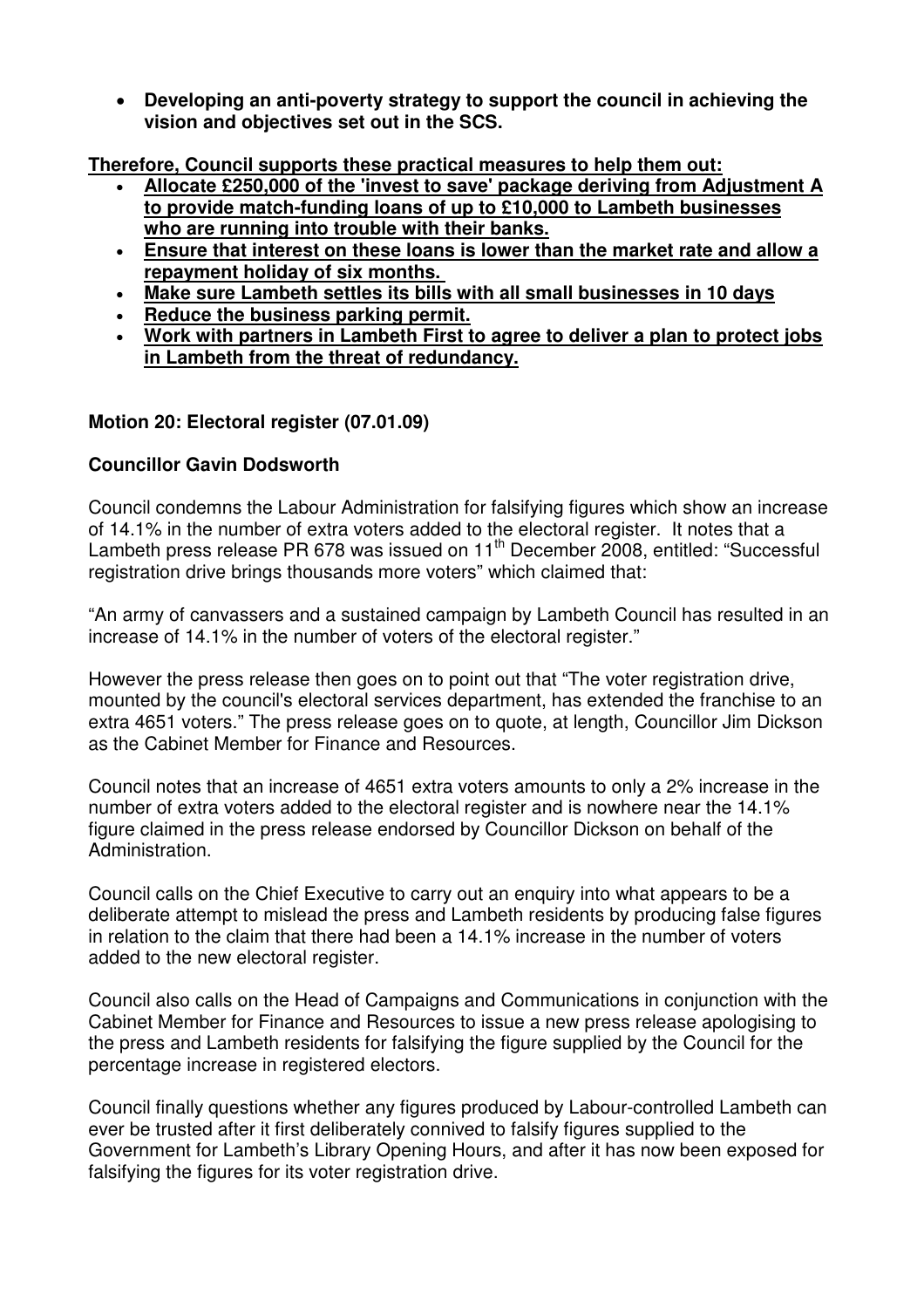# **Amendment 1 – Councillor John Whelan**

Add at end:

Council notes that closer examination of the printed electoral register in at least one of the 21 wards (Thurlow Park) shows a significant number of duplicated entries, which theoretically if replicated across the borough could result in over 400 incorrect entries being removed from the total. Council welcomes the readiness of Electoral Services to follow up quickly on Member Enquiries about specific entries on the electoral register.

# **Amendment 2 – Councillor Jim Dickson**

Additions in Bold Deletions in Bold and Underlined

Council **congratulates condemns the Labour Administration for its success in very significantly increasing voter registration in Lambeth**. **Council condemns the hysterical reaction of the Liberal Democrats who have over-reacted to an error in Lambeth Press release PR 678 falsifying figures which show an increase of 14.1% in the number of extra voters added to the electoral register. It notes that a Lambeth press release PR 678 was** issued on 11<sup>th</sup> December 2008, entitled: "Successful registration drive brings thousands more voters". **which claimed that:**

### **"An army of canvassers and a sustained campaign by Lambeth Council has resulted in an increase of 14.1% in the number of voters of the electoral register."**

**However,** The press release **then goes on to** points out that "The voter registration drive, mounted by the council's electoral services department, has extended the franchise to an extra 4651 voters." The press release goes on to quote, at length, Councillor Jim Dickson as the Cabinet Member for Finance and Resources.

Council notes **that** an increase of 4651 extra voters amounts to **only a 2% a very welcome** increase in the numbers on **of extra voters added to** the electoral register. **and is but is not nowhere near the 14.1% figure claimed in the press release endorsed by Councillor Dickson on behalf of the Administration.**

Council calls on the Chief Executive **to join in congratulating the team of staff that successfully increased the numbers on the electoral register and ignore the hysterical demands of the Liberal Democrats who seem to be selectively ignoring their own neglect of the electoral register which disenfranchised so many Lambeth residents. To carry out an enquiry into what appears to be a deliberate attempt to mislead the press and Lambeth residents by producing false figures in relation to the claim that there had been a 14.1% increase in the number of voters added to the new electoral register.**

**Council also calls on the Head of Campaigns and Communications in conjunction with the Cabinet Member for Finance and Resources to issue a new press release apologising to the press and Lambeth residents for falsifying the figure supplied by the Council for the percentage increase in registered electors.**

Council finally questions whether **the Liberal Democrats can ever be trusted on this issue given that they show no sign of accepting or understanding their abject failure**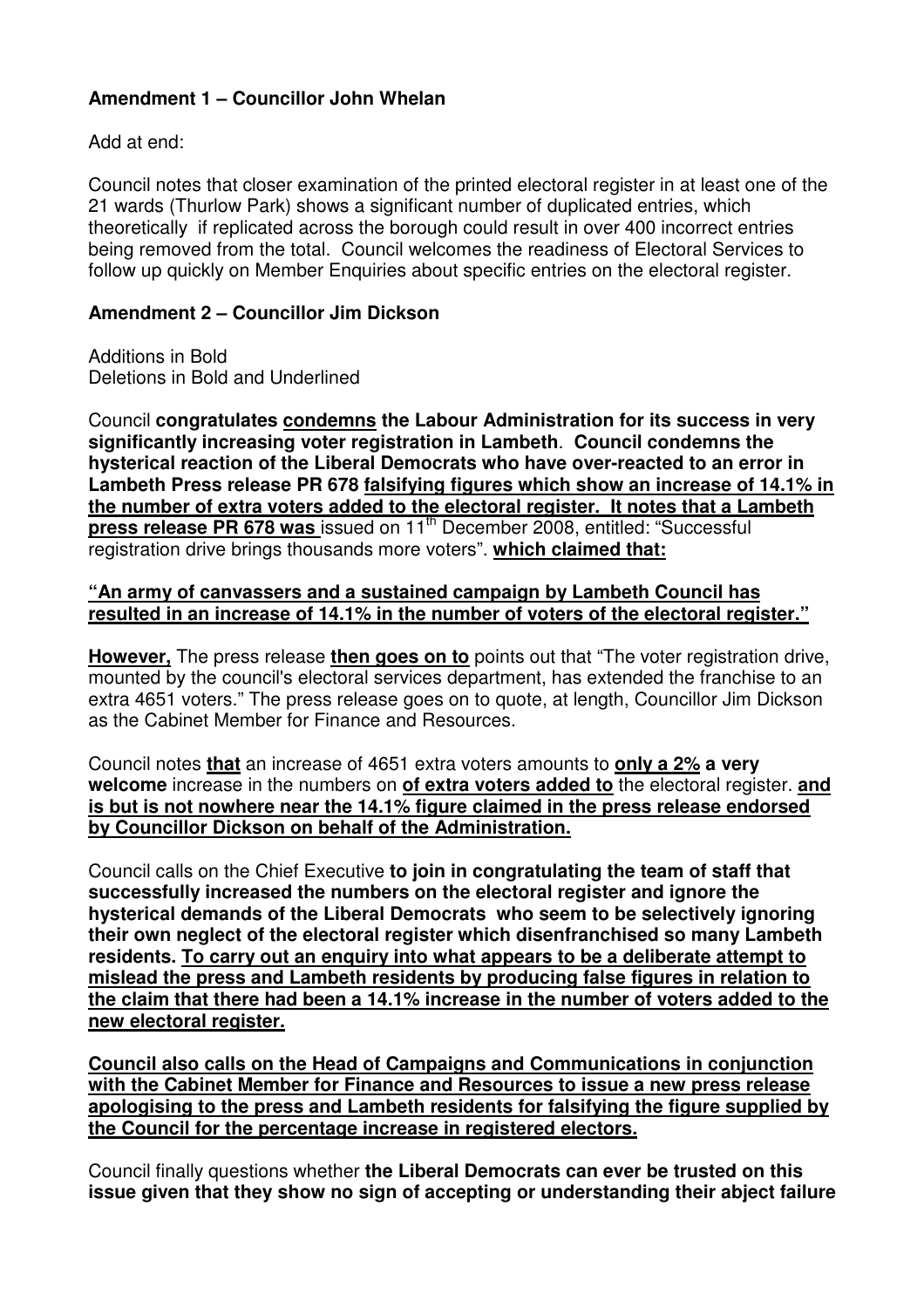**to increase numbers on the electoral register during their term in office. any figures produced by Labour-controlled Lambeth can ever be trusted after it first deliberately connived to falsify figures supplied to the Government for Lambeth's Library Opening Hours, and after it has now been exposed for falsifying the figures for its voter registration drive.**

# **Motion 21: Council budgets at Southwark and Lambeth: (07.01.09)**

### **Councillor Mark Bennett**

Council notes the £35m cuts that Lib Dem run Southwark council is making to stabilise its budget position. Council further notes that when during the 2002-2006 Lib Dem / Tory administration council tax was put by nearly 40% the highest rise in Lambeth's history. Despite the tax hikes the previous administration acted like Imelda Marcos in a shoe shop and recklessly brought the Council to the brink of bankruptcy.

In contrast, the Labour Administration has worked hard to make savings without cutting front line services and has successfully resuscitated Lambeth's books to the point where the General Fund lies in the healthiest position, with reserves over £25m, for a generation. Council believes that this excellent financial management may prove to be even more important as we face economic challenges over the coming months. Council congratulates the Labour Administration for their success with the Council budget, which has allowed investment in services and sends a message of empathy to residents of Southwark who are being led into recession by another band of Liberal financial 'out-ofcontrollers.

# **Amendment 1 – Councillor Graham Pycock**

Delete all after the first sentence and replace with:

Council notes that in December 2007, the government announced its three-year finding settlement for local government, which imposed a real term funding cut of £35 million on Southwark which forced the council to cut its expenditure by more than 10 per cent between 2008 and 2011. Despite the credit crunch, growing unemployment, and the recession the government capped the council's expenditure increase at 1.75 per cent in November 2008 and refused to revise the funding formula.

Council notes that the current state of the temporary accommodation budget in housing which has led to proposals for large rent increases in April is hardly a recommendation for "prudence" in financial management and expects shortly to see proposals from Labour on borrowing their way out of trouble.

### **Amendment 2 – Councillor Jeremy Clyne**

Add to end:

Council is amazed at Councillor Mark Bennett's distorted account of Labour's record and wonders if he includes in the "excellent financial management" under Labour the scandalous £20 million plus overspend on Temporary Accommodation resulting from reckless and negligent conduct, the disastrous shortfall of up to £14 million on the Housing Revenue Account leading to massive and unprecedented 21 per cent rent rises for